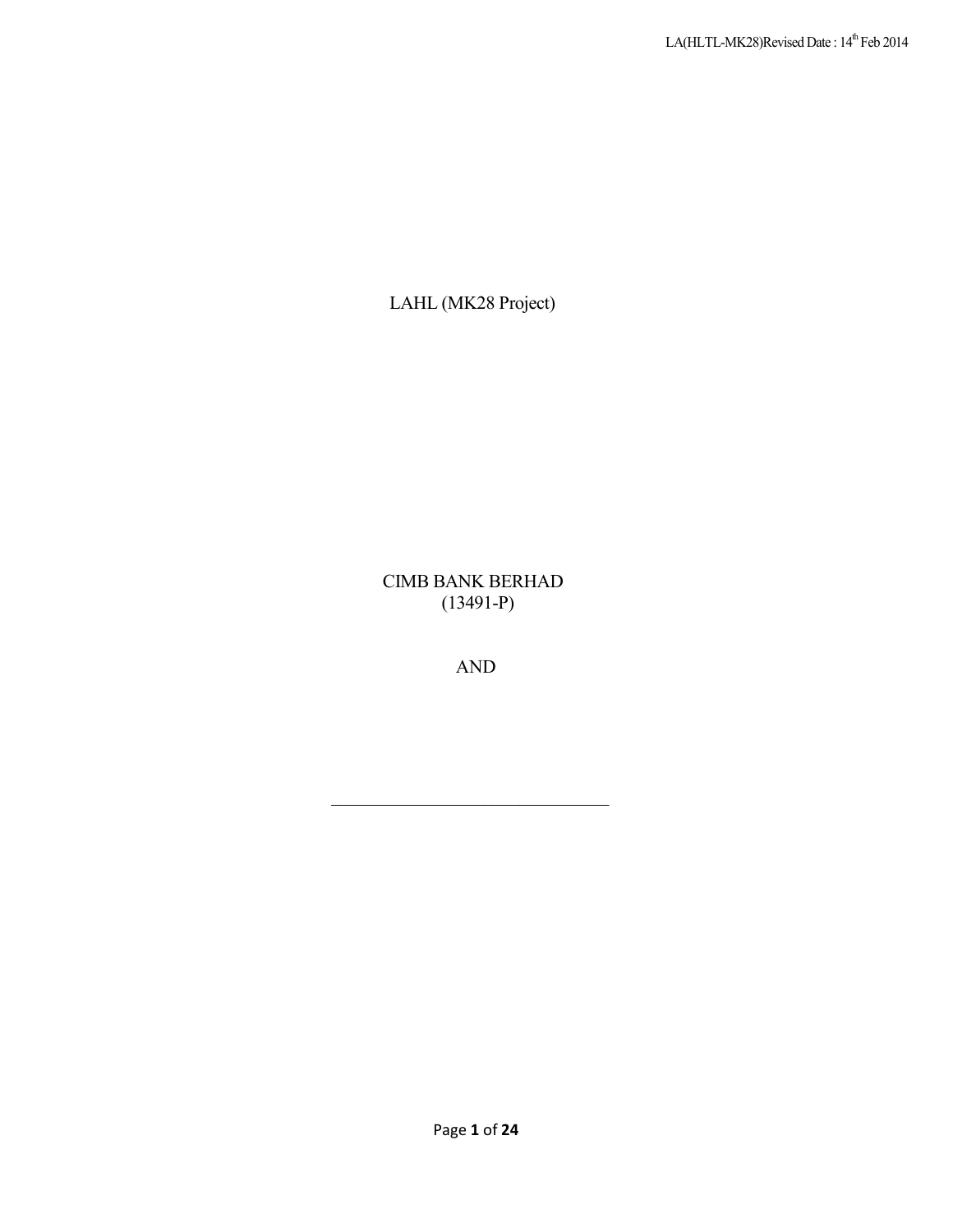### HOUSING / SHOPHOUSE LOAN AGREEMENT TERM LOAN

Date : the state of the state of the state of the state of the state of the state of the state of the state of the state of the state of the state of the state of the state of the state of the state of the state of the sta

### **PARTIES**

- 1 The Bank  $\cdot$ CIMB Bank Berhad (13491-P ) of Level 13, Menara CIMB, Jalan Stesen Sentral 2, Kuala Lumpur Sentral, 50470 Kuala Lumpur and having a place of business as specified in Section 1 of Schedule 1.
- 2 The Customer : The Party(s) whose name(s) and description(s) is/are as specified in Section 2 of Schedule 1.
- \* WHEREAS the Customer and/or the Security Party has/have purchased the parcel of land together with the house/shophouse/office lot erected or to be erected thereon as described in Section 3 of Schedule  $1$  (the Property), from the Vendor whose name(s) and description(s) are as described in Section 4 of Schedule 1 (the Vendor) pursuant to a Sale and Purchase Agreement as described in Section 5 of Schedule 1 (S&P), and/or pursuant to any auction, Proclamation of Sale and/or Memorandum of Contract, free from all encumbrances and upon terms and conditions as per the S&P and/or Proclamation of Sale and/or Memorandum of Contract.
- \* WHEREAS the Customer and/or the Security Party has/have appointed the Contractor whose name(s) and description(s) are as described in Section 4 of Schedule 1 (the Contractor) to construct a house on the parcel of land as described in Section 3 of Schedule 1 (the Property) pursuant to a Construction Contract as described in Section 5 of Schedule 1.
- \* WHEREAS the Customer and/or the Security Party is/are the registered proprietor(s) or the Assignor(s) of the parcel of land as described in Section 3 of Schedule 1 (the Property).
- \* WHEREAS the Property is presently charged/assigned to the Chargee/Assignee as described in Section 4 of Schedule 1 (Chargee/Assignee).
- \* WHEREAS the Customer and/or the Security Party is/are the registered proprietor(s) or the beneficial owner(s) of the Property as described in Section 3 of Schedule 1.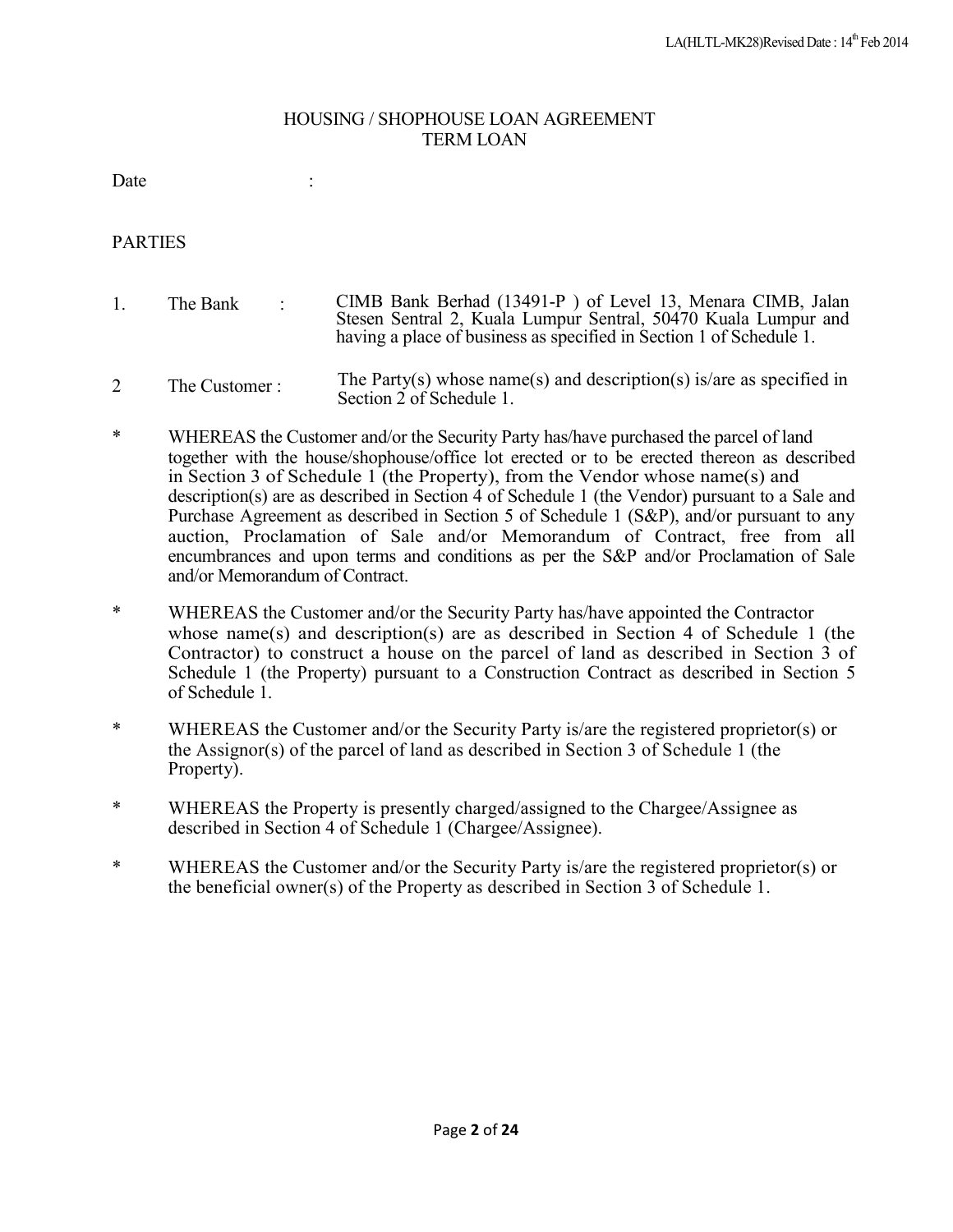# NOW IT IS HEREBY AGREED AS FOLLOWS:-

# 1. INTERPRETATION

1.1 In this Agreement the following words have the following meaning:

| <b>Base Lending Rate</b><br>Charge | The rate of interest prescribed by the Bank<br>(and as varied from time to time) as an<br>indicator rate against which rates of interest<br>for Loans or Advances are computed and<br>include such indicator rate by whatever name<br>called by the Bank<br>The Charge under the National Land Code<br>1965 for Sabah Land Ordinance<br>$(Cap 68)$ or<br>the Sarawak Land Code(Cap.<br>81) or any<br>amendments or modifications thereto, which<br>shall be in form and content acceptable to the<br>Bank |
|------------------------------------|-----------------------------------------------------------------------------------------------------------------------------------------------------------------------------------------------------------------------------------------------------------------------------------------------------------------------------------------------------------------------------------------------------------------------------------------------------------------------------------------------------------|
| Deed of Assignment                 | The Assignment to be executed by the<br>Borrower and/or the Security Party assigning<br>all<br>Property and<br>rights,<br>the<br>interests<br>and/or benefits of the Sale and Purchase<br>and/or Construction<br>Agreement<br>Contract<br>(whichever<br>applicable)<br>to<br>the<br>Bank,<br>which Deed of Assignment shall be in form<br>and content acceptable to the Bank                                                                                                                              |
| Default Rate                       | The default rate of interest as specified in<br>Section 10 of Schedule 1, or such other default<br>rate of interest as the Bank may in its<br>discretion stipulate from time to time                                                                                                                                                                                                                                                                                                                      |
| Drawdown Expiry Date               | Shall be the day after Full Disbursement under<br>this Agreement has been made, PROVIDED<br>THAT if there is no Full Disbursement within<br>forty two $(42)$ months from the date of the<br>Bank's Letter of Offer, the Drawdown Expiry<br>Date shall be forty two (42) months from the<br>date of the Bank's Letter of Offer, or any<br>extended date as agreed by the Bank by written<br>hotice                                                                                                         |
| Loan                               | The advance to be made to the Customer under<br>this Agreement                                                                                                                                                                                                                                                                                                                                                                                                                                            |
| Loan Account                       | The account maintained to reflect the amount<br>due to the Bank                                                                                                                                                                                                                                                                                                                                                                                                                                           |
| Indebtedness                       | Includes any amounts<br>(whether present or<br>future, actual or contingent, secured or<br>unsecured) howsoever incurred or owed by the                                                                                                                                                                                                                                                                                                                                                                   |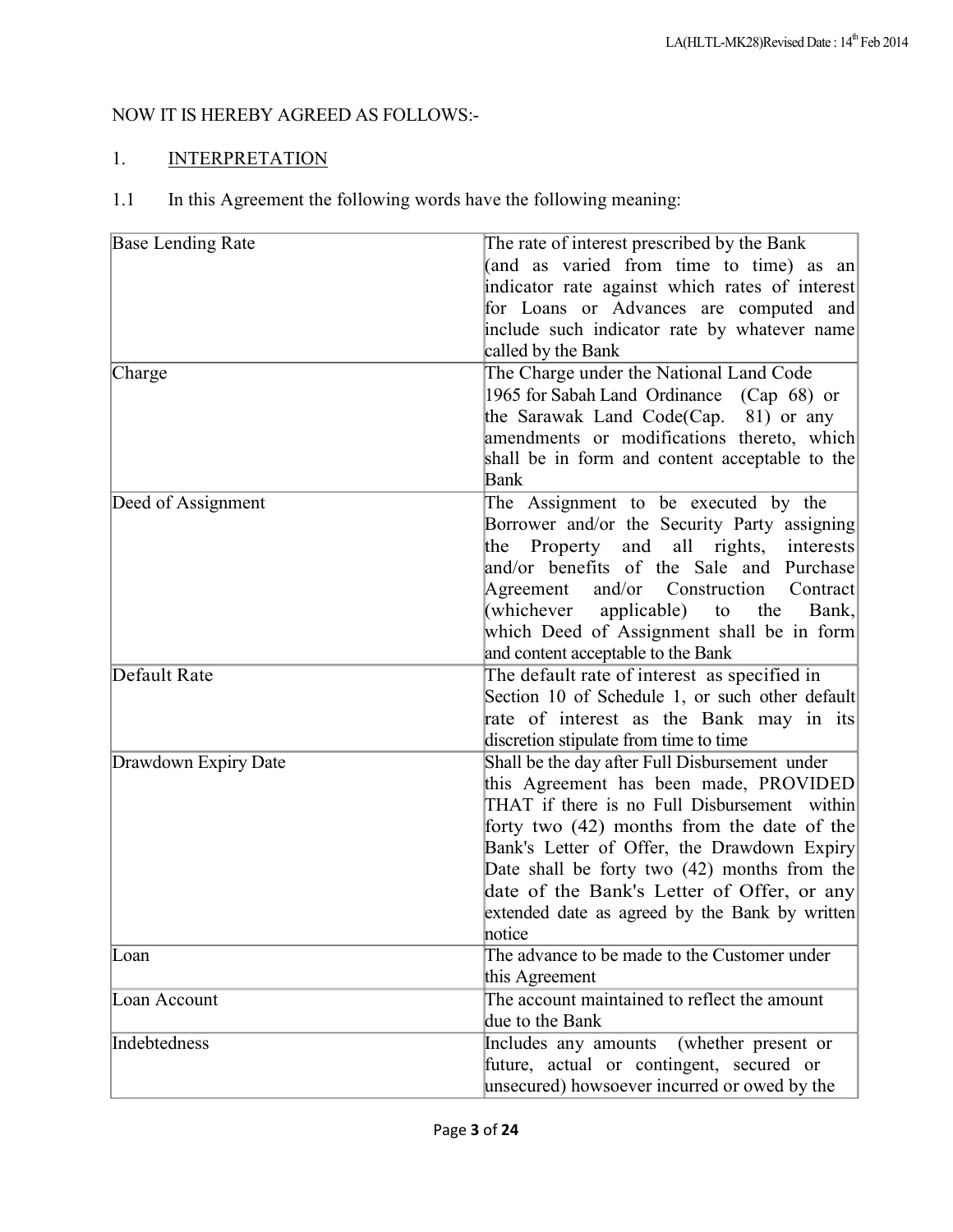|                                 | Customer to the default and/or additional<br>interest, premium, commission, fee and other<br>charges whether by this Loan or any future<br>facility granted by the Bank from time to time<br>or at any time Bank (whether as principal or<br>surety, borrower or security provider)<br>including but not limited to principal, interest |
|---------------------------------|-----------------------------------------------------------------------------------------------------------------------------------------------------------------------------------------------------------------------------------------------------------------------------------------------------------------------------------------|
| Letter of Offer                 | As attached in Schedule 2                                                                                                                                                                                                                                                                                                               |
| <b>Prevailing Interest Rate</b> | As specified in Section 9 of Schedule 1                                                                                                                                                                                                                                                                                                 |
| <b>Repayment Date</b>           | As specified in Sections 13 and 14 of Schedule<br>1                                                                                                                                                                                                                                                                                     |
| <b>Security Documents</b>       | The Security documents referred to in the<br>Letter of Offer and any other documents for the<br>time being constituting security for the<br>Indebtedness, all of which shall be in form and<br>content acceptable to the Bank                                                                                                           |
| Security Interest               | As specified in Section 15 of Schedule 1                                                                                                                                                                                                                                                                                                |
| <b>Security Party</b>           | The party(s) as specified in Section 16 of<br>Schedule 1 who are providing the Security<br>Interest                                                                                                                                                                                                                                     |

- 1.2 Reference to the masculine gender includes the feminine and neuter genders and vice versa and references to the singular number include the plural and vice versa.
- 1.3 Where two or more persons or parties are included or comprised in any expressions and undertakings expressed to be made to such persons or parties the same shall be enforceable by or against them jointly and severally.
- 1.4 Words applicable to natural persons shall include any body of persons, company, corporation, firm or partnership, corporate or incorporated and vice versa.
- 1.5 Section headings are inserted for convenience only and shall not in any way affectthe interpretation thereof.

# 2. AMOUNT, PURPOSE AND DURATION

2.1 Amount

The Bank's obligation under this Agreement shall not exceed the amount specified in Section 6 of Schedule 1.

2.2 Purpose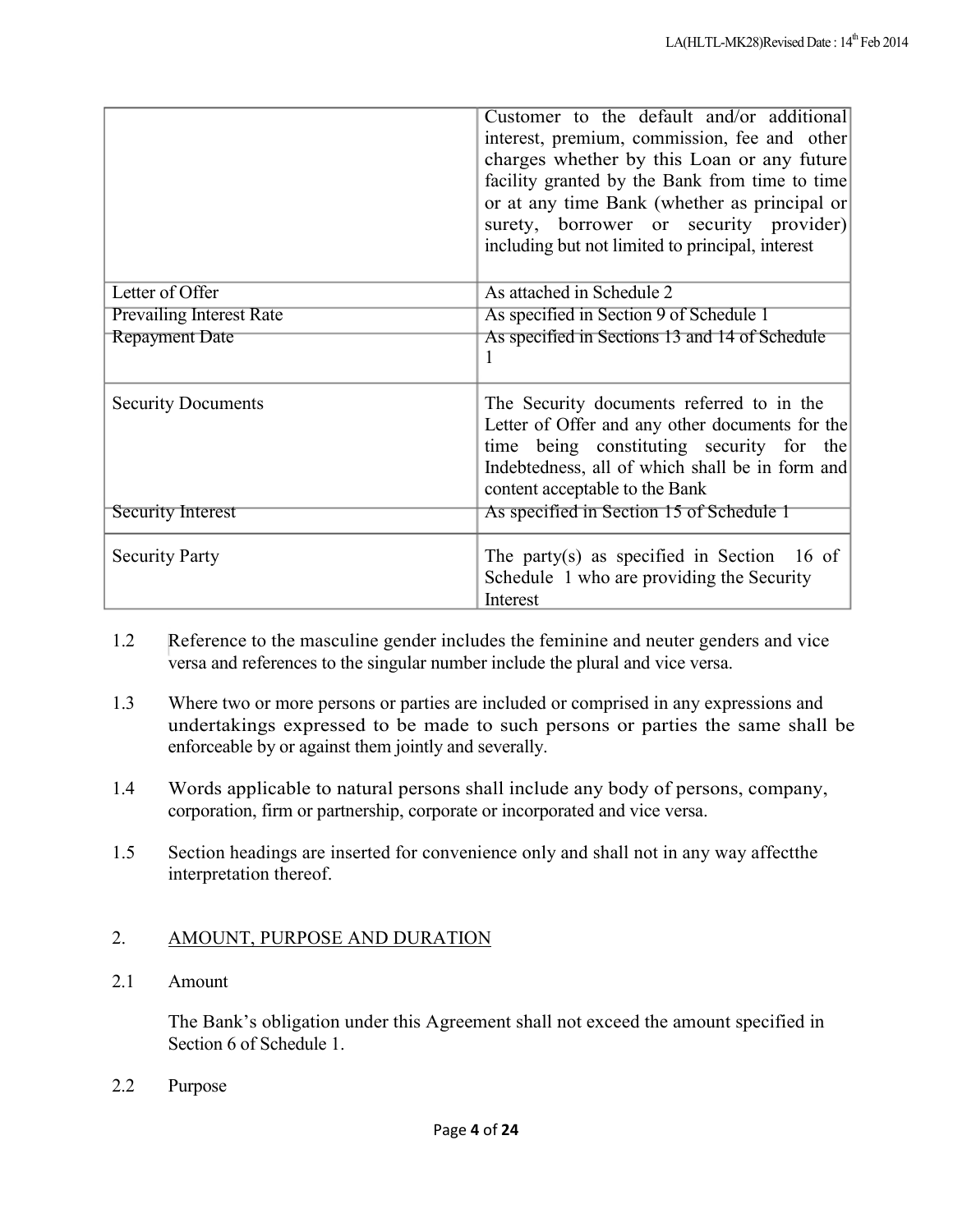The Customer shall utilise the Loan for the purpose specified in Section 7 of Schedule 1. The Bank is not bound to ensure that the Customer uses the Loan for the purpose specified.

2.3 Duration

The duration of this Agreement is as specified in Section 8 of Schedule 1, PROVIDED THAT if there is no Full Disbursement of the Loan within forty two (42) months from the date of the Bank's Letter of Offer, the duration shall be forty two months from the date of the Bank's Letter of Offer. The Bank can extend the duration by written notice to the Customer.

## 3. CONDITIONS PRECEDENT AND DISBURSEMENT

- 3.1 Conditions Precedent
	- (a) The Customer shall comply with the conditions precedent set out in Schedule 3 herein, within one hundred and eighty (180) days from the date of the Bank's Letter of Offer or any date extended by the Bank by written notice, failing which the Bank reserves the right to withdraw the Loan.
	- (b) Disbursement or utilisation of the Loan will be made only after all conditions precedent have been fulfilled within the period stipulated above.
- 3.2 Waiver

The Bank may waive any condition precedent without prejudicing the Bank's rightof recovery.

- 3.3 Disbursement
	- (a) The Customer authorises the Bank to pay any amount in such manner and upon such terms and conditions as the Bank deems fit, to any financial institution,firm of solicitors, Developer, Vendor, Builder, Contractor, Architect or such other person responsible for or concerned with the sale of the Property or the construction of the Property, at such times, in such such that is not such that  $\sin \theta$ manner, in such amounts, and upon such contingencies and conditions as the Bank may in its absolute discretion decide, and/or by progressive releases or otherwise in accordance with the schedule of payments or such variation as the Bank may deem fit. An acknowledgement from the recipient shall be deemed as if the same had been made or given by the Customer personally.
	- (b) The Customer shall not request the Bank to defer or stop disbursement of any amounts under the Loan if the Bank has already given an undertaking to any third parties to disburse the Loan.
	- (c) The Customer authorises the Bank to withhold the disbursement of the Loan if the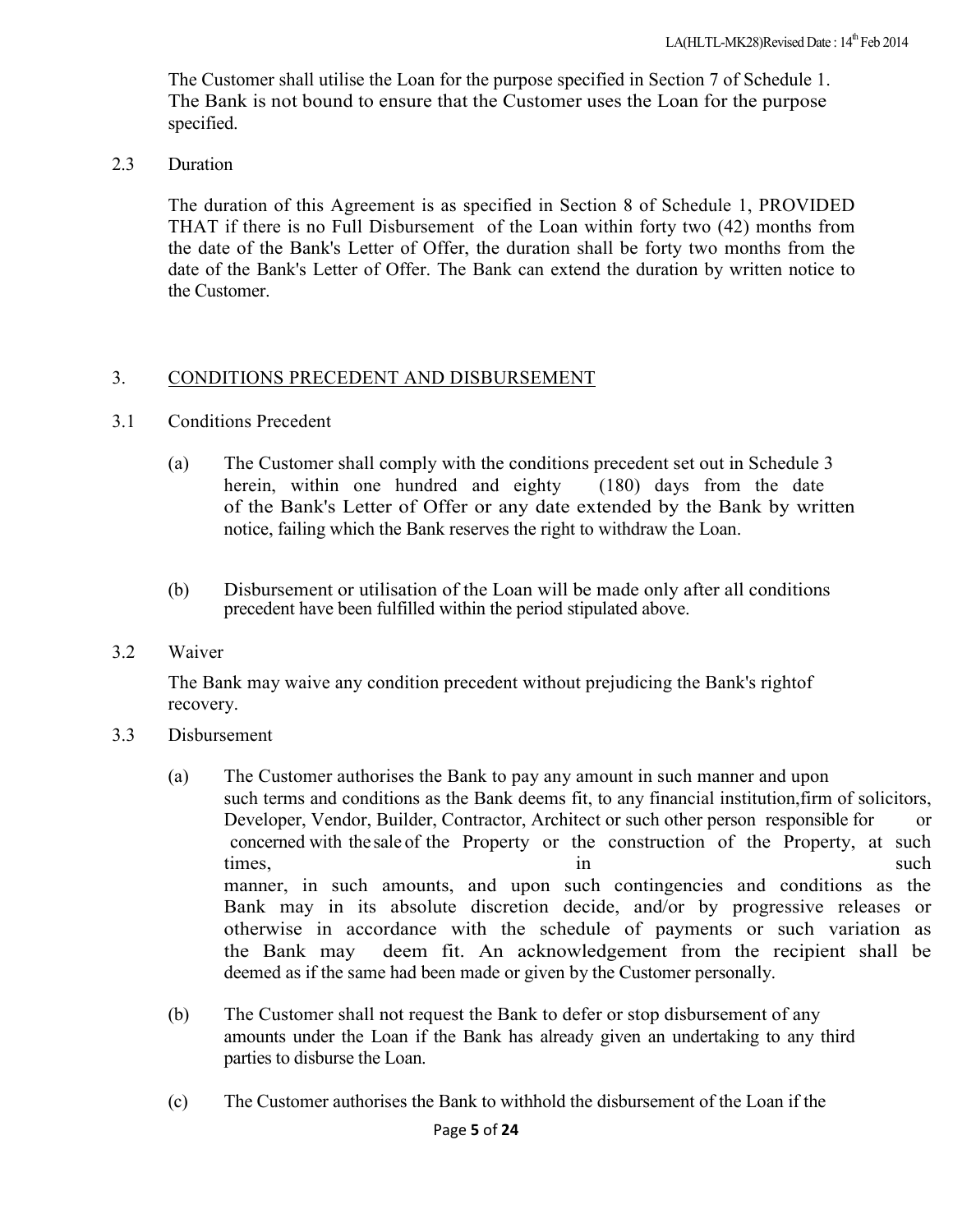Developer or Vendor fails to honour its obligation to any financial institution or if

in the Bank's opinion the Developer or Vendor or Contractor or the Security Party is/are in breach of any sale and purchase agreement or any construction contract or Security Interest.

- (d) The Bank is not obliged either in law or in equity to make or continue to make any disbursement if an event of default had occurred or is about to occur and if capable of being remedied is not remedied within seven (7) days after written notice by the Bank to the Customer.
- (e) The Customer shall indemnify the Bank for all costs, expenses, claims and demand made on the Bank pursuant to the Bank, having at the request of the customer gave an express or implied undertaking or covenant to any financial institution or Developer or Vendor or their solicitors or firm of solicitors purporting to act for any of them.
- 3.4 Drawdown Expiry Date

No disbursement shall be made after the Drawdown Expiry Date.

#### 4. INTEREST

- 4.1 Prevailing Interest Rate on Partial Release
	- (a) Interest shall be debited to the Loan Account on the last day of each calendar month at the Prevailing Interest Rate.
	- (b) The Customer shall pay the above interest on the first day of the next calendar month, failing which:
		- (i) the amount of overdue interest shall attract Default Interest at the Default Rate;
		- (ii) the overdue interest as referred to in Clause  $4.1(b)(i)$  above, shall form part of the balance outstanding under the Loan Account and shall be chargeable with interest at the Prevailing Interest Rate;
		- (iii) the Bank reserves the right to reject any application for further disbursement without being liable for any consequential loss.
- 4.2 Prevailing Interest Rate on Full Release
	- Page **6** of **24** (a) Interest shall be debited to the Loan Account on daily balance basis at the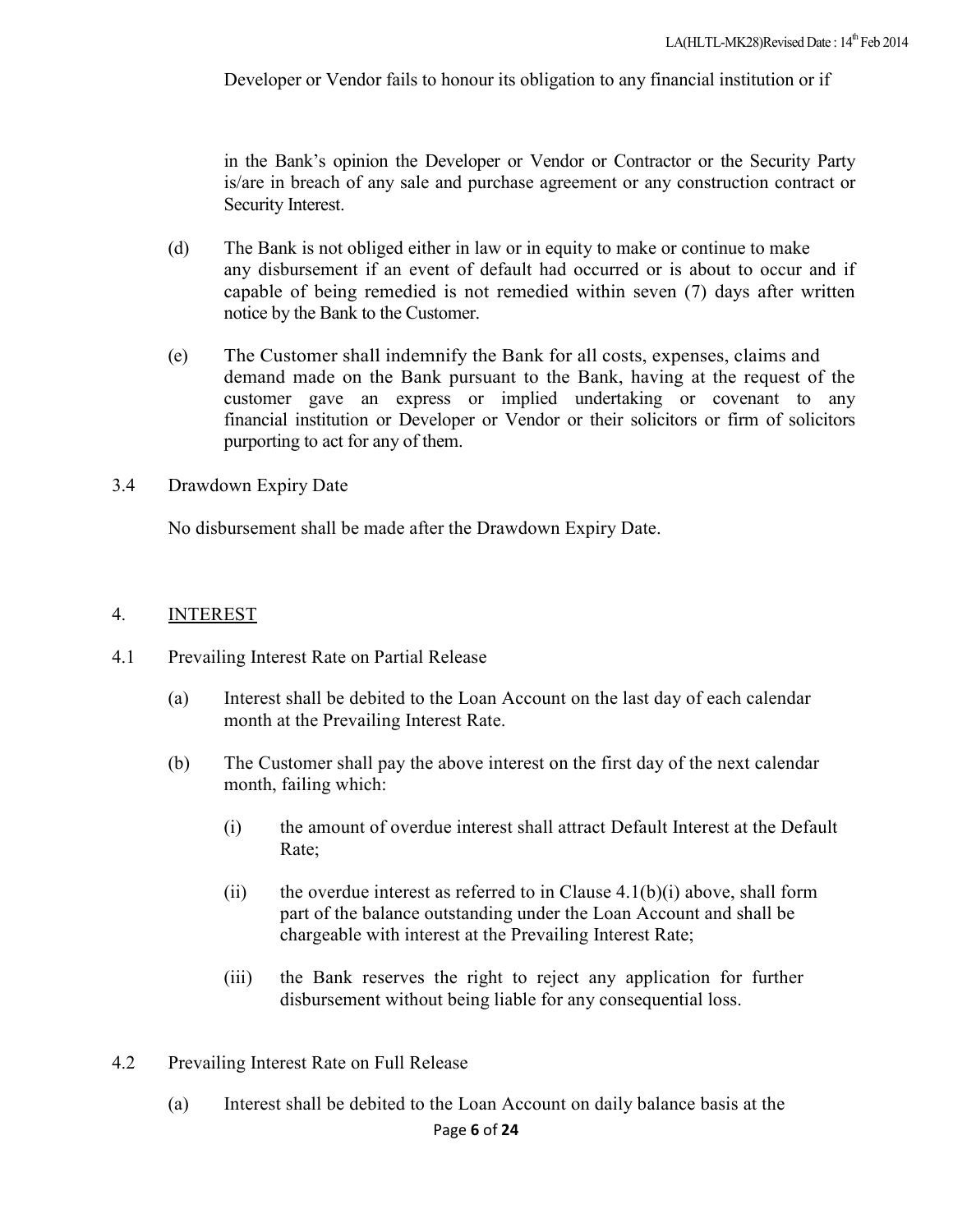Prevailing Interest Rate.

- (b) The calculation and posting of interest shall occur at midnight irrespective of whether the interest computation date or the last day of the calendar month falls on a weekend or a public or a banking holiday.
- 4.3 Recalculation Upon Variation of Interest Rate

Where the rate of interest for the Loan is varied from a certain date other than the month end (hereinafter referred to as the "Interest Variation Date"), then interest shall be charged as follows:

- (a) The old interest rate shall continue to apply from the start of the previous month end until the day preceding the Interest Variation Date; and
- (b) For the remainder of that month, the new interest rate shall be calculated again on the sum standing to the debit of the Loan Account on the next month end and posted monthly to the Loan Account in the same manner as hereinbefore provided.
- 4.4 Interest for Part of The Month

Where interest needs to be calculated on a number of days, which is less than one month, then interest, shall be calculated on the actual number of days found in that particular month.

4.5 Capitalisation of Interest

The interest on the Loan including capitalised interest shall at the end of each calendar month be capitalised and added for all purposes to the Loan then owing, and shall thence forth bear interest at the Prevailing Interest Rate notwithstanding that the relationship of financiercustomer has ceased. Notwithstanding any capitalisation of interest, the Customer shall service the interest monthly.

- 4.6 Default Interest Rate
	- (i) Default interest at the Default Rate shall be chargeable under the circumstances stated in Section 10 of Schedule 1 herein, before as well as after judgment, and such default interest shall be payable by the Customer as a right within the meaning of Section 11 (b) of the Civil Law Act 1956, and shall constitute the rate otherwise agreed within the meaning of Section 16 (i) of the Courts of Judicature Act 1964.
	- (ii) The above charges shall be in addition and without prejudice to the power, rights and remedies available to the Bank and is to be charged from the date they become due to the date of actual payment.

Notwithstanding the above, the Bank reserves the right to charge default interest at any other rate which the Bank may in its discretion stipulate, and a statement in writing signed by an officer of the Bank as to the rate and/or amount of default interest payable shall be conclusive evidence of the rate and/or amount of default interest payable by the Customer.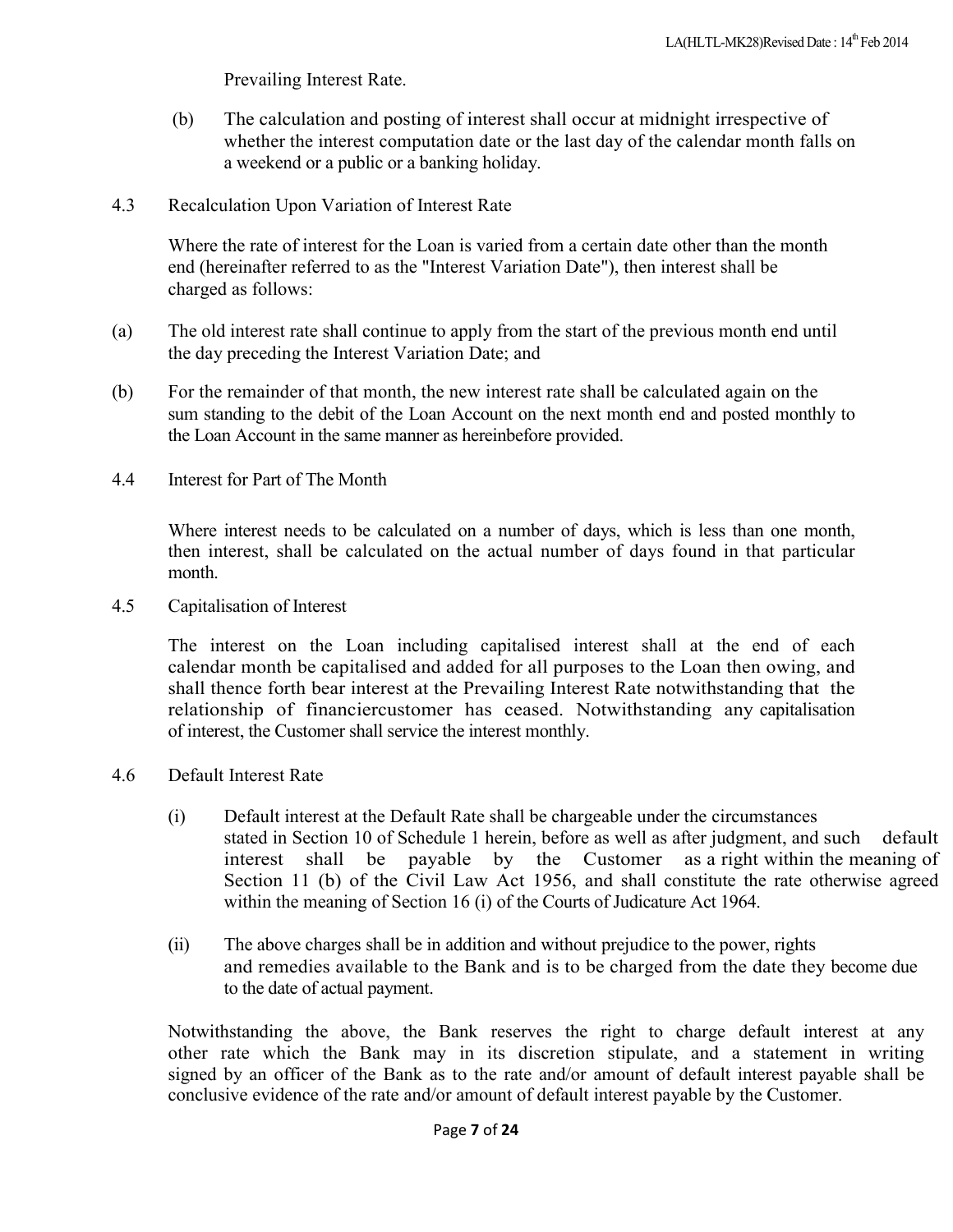- 4.7 Variation of Interest Rate and Other Charges
	- (i) The Bank shall have the discretion to vary the Prevailing Interest Rate and/or other bank charges (by either varying the Base Lending Rate or the margins or spreads above the Base Lending Rate or both or in the manner or mode of computation or charging or howsoever) by the following manner:
		- (a) Variation of Base Lending Rate

By placing in one issue of a daily national newspaper of the Bank's choice or by displaying at the premises of the Bank a general notice and the variation shall take effect on the date specified; and/or

(b) Variation of Spread or Margin Above Base Lending Rate and/or Other Bank Charges

By serving a notice in writing (no signature is required if sent by computer generated advice) by ordinary mail at the Customer's risk to the last known address of the Customer and such notice shall be deemed to have been received three (3) days after its date of posting. The variation shall take effect from the date specified in the notice (which may be a date already passed in which case the variation shall have retrospective effect).

- (ii) The Customer shall not be relieved from payment of the new Prevailing Interest Rate and/or bank charges if the Bank fails to give such notice.
- (iii) The decision of the Bank shall be final and shall not be questioned at any time.
- (iv) If and whenever there is a variation to the Prevailing Interest Rate and/or other bank charges, the Bank may in its absolute discretion make the necessary adjustment consequential to such variation either by varying the amount of any instalment or varying the number of instalments or both.
- 4.8 Section 8(2A) of the Bankruptcy Act 1967

The Customer and the Security Party agree to pay the Prevailing Interest Rate and/or Default Rate in the event that the Bank does not realise its Security Interest within six (6) months from the date of the Receiving Order.

- 5. REPAYMENT
- 5.1 Repayment
	- (i) The Customer shall repay the Loan by instalment as per the amount specified in Section 12 of Schedule 1 hereto. The first instalment shall commence on the first day of the following month after full release of the Loan or the expiry of the Drawdown Expiry Date whichever is earlier and to be repaid before or on the monthly Repayment Date.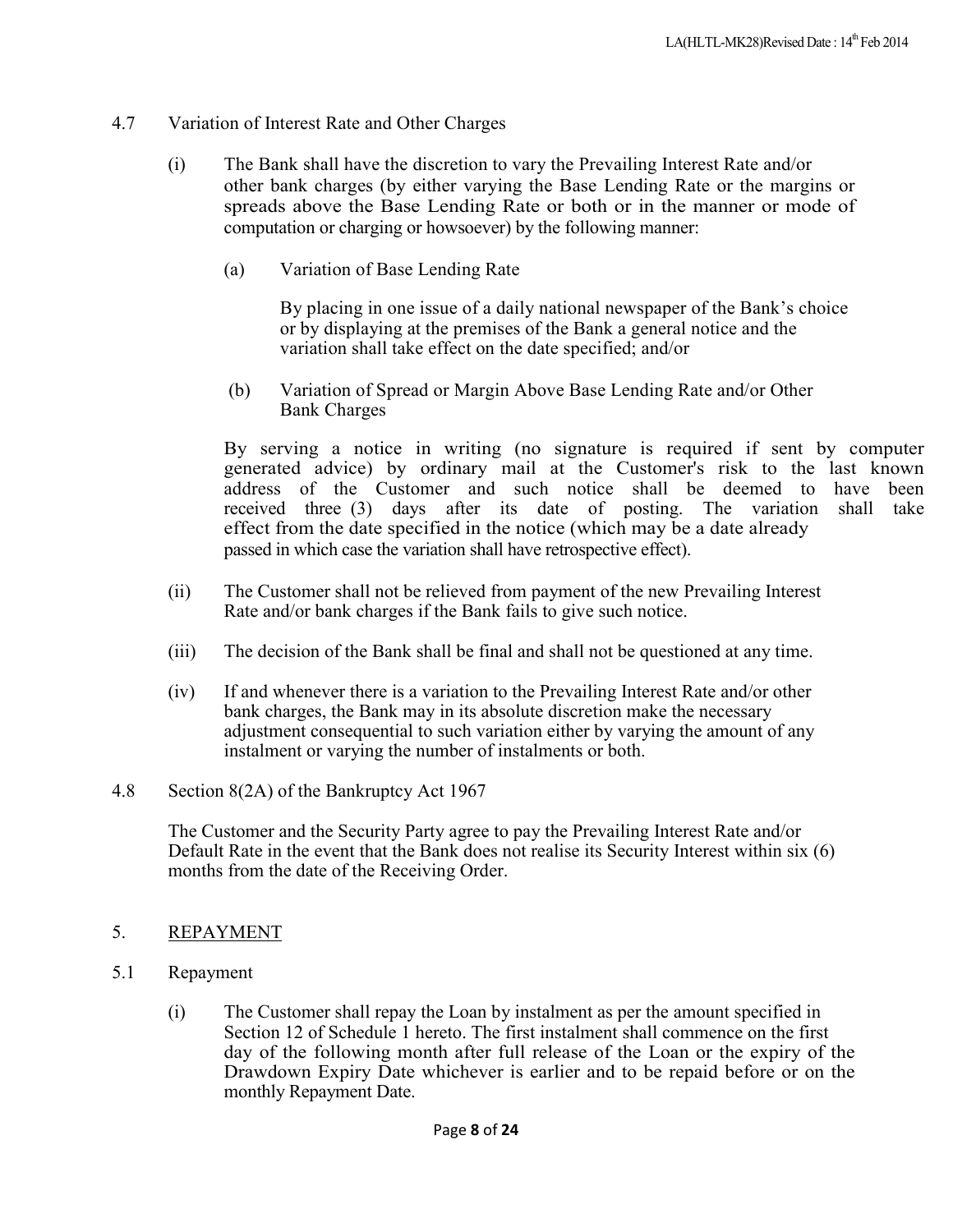- (ii) The Bank shall be entitled to vary the above monthly instalment to ensure that the amount outstanding is paid in full by the final Repayment Date (a day which shall be notified later by the Bank as the day when the total sum outstanding under the Loan shall be satisfied by the final instalment as required and made pursuant to this Clause).
- (iii) The Bank may extend the duration to a further term on such terms and conditions as determined by the Bank.
- (iv) Notwithstanding the above, full payment must be made on receipt of a demand by the Bank.
- 5.2 Prepayment
	- (a) The Customer may, with the Bank's consent and by paying the charges stipulated in Clause 5.2(c) below, prepay the amount outstanding or part of the amount outstanding by giving three (3) months notice stating the redemption sum and evidence satisfactory to the Bank that all authorisation necessary for the redemption have been unconditionally obtained.
	- (b) The Bank may charge additional interest if the Customer fails to pay the redemption sum within the period for redemption.
	- (c) As consideration for the Bank's consent, and if so stated in the Letter of Offer, the Customer shall pay any prepayment charges stipulated in the Letter of Offer, in the manner and/or in the circumstances stated in the Letter of Offer.
	- (d) The Bank reserves the right to vary the terms of Clause 5.2(a) above as per the Letter of Offer and/or the Special Conditions in Schedule 2 herein.
- 5.3 Redemptions

If so stated in the Letter of Offer, the Customer shall pay a redemption fee at the rate stated in the Letter of Offer if the Loan is fully discharged, terminated or redeemed by either party, within the period stated in the Letter of Offer.

- 6. PAYMENTS
- 6.1 All payments under this Agreement shall be made on or before the monthly Repayment Date. This Clause does not apply for prepayment made under Clause 5.2 above.
- 6.2 Any prepayments made may be applied towards the Customer's repayment obligation in inverse order of maturity.
- 6.3 All payments to be made shall in Malaysian Ringgit and in immediately available funds.
- 6.4 All payments shall be made without setoff, counter claim and any deduction whatsoever.
- 6.5 The Bank may debit the Loan Account, as an advance to the Customer, to effect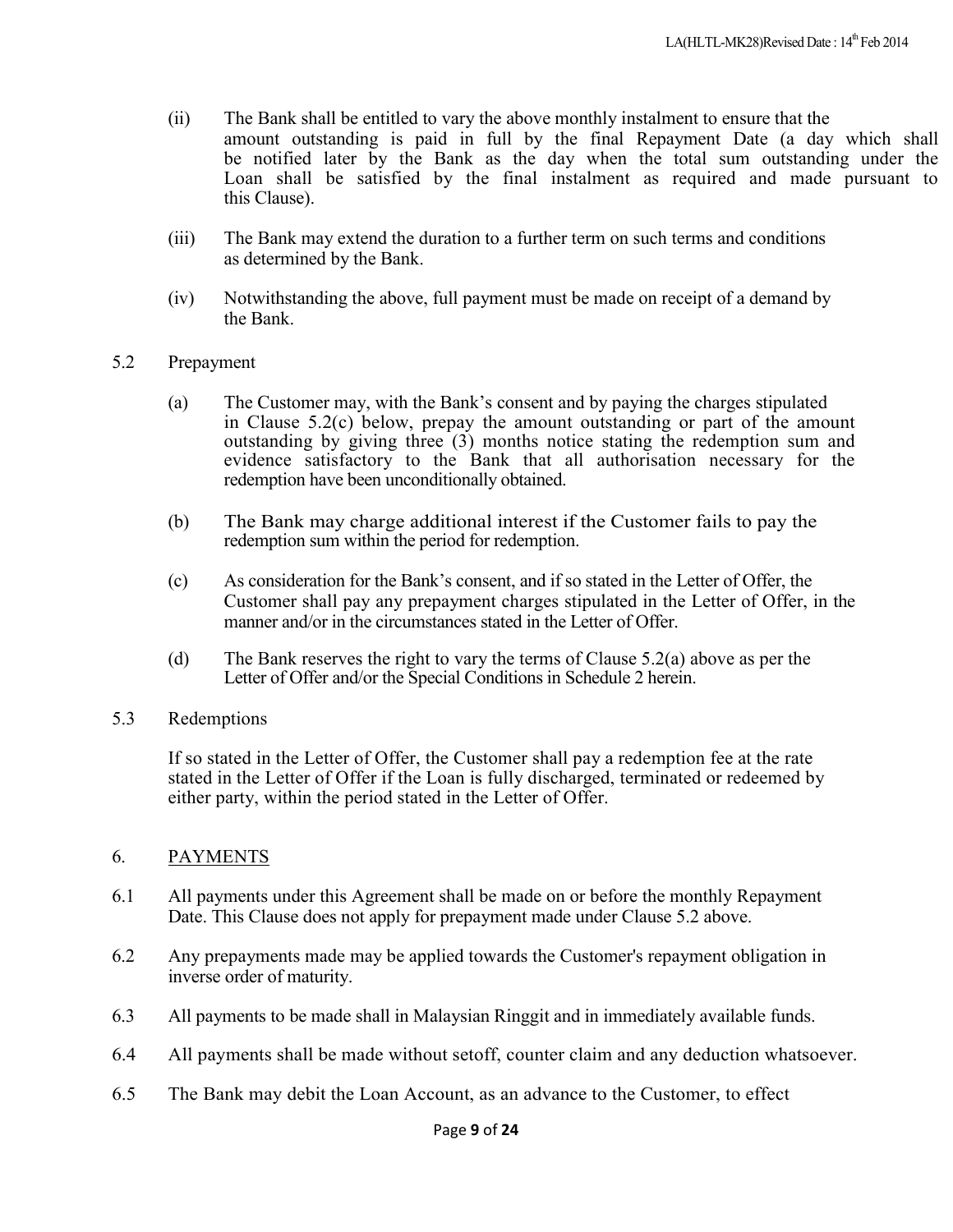payments of all quit rent, assessment, premium, fee, commission, legal costs (both party and party and solicitor and client costs), valuation and/or any other charges due and payable under this Agreement. Any advance made under this Clause shall be repaid within fourteen (14) days of a notice given by the Bank. Interest at the Prevailing Interest Rate shall be charged on all advances.

### 7. REPRESENTATIONS AND WARRANTIES

- 7.1 The Customer represents and warrants to the Bank that:
	- (i) The Customer has full power to enter and perform the Customer's obligations under this Agreement.
	- (ii) The acceptance of the Loan shall not constitute an event of default under any of the Customer's agreements with a third party or contravene any law or regulation or order to which the Customer is a party.
	- (iii) There is no legal proceedings and/or bankruptcy or winding up proceedings threatened or pending against the Customer and/or the Customer is not an undischarged bankrupt or wound up and/or the Customer has not violated any court order or judgment.
	- (iv) All information furnished and declaration made to the Bank are true and do not omit any facts which would affect the Bank's decision to grant this Loan.
	- (v) There is no violation of any provisions contained in the Financial Services Act 2013 or any prevailing laws or regulatory requirements or directives or guidelines issued or which may from time to time be issued or amended by Bank Negara Malaysia pertaining to the grant of facilities generally or to any persons connected with the Bank (' Laws or Guidelines' ).
	- (vi) The Customer and/or the Security Party is/are or shall be the beneficial owner(s) of the Property.
	- (vii) That at the date of this Agreement, there is no encumbrance on the Property except those described in the Security Interest.
- 7.2 Each of the above representations and warranties shall be continuing during the duration of this Agreement.

#### 8. DEFAULT

8.1 Events

Each of the following events shall be an event of default

(a) Failure by the Customer to meet the Bank's demand within the time stipulated in the demand.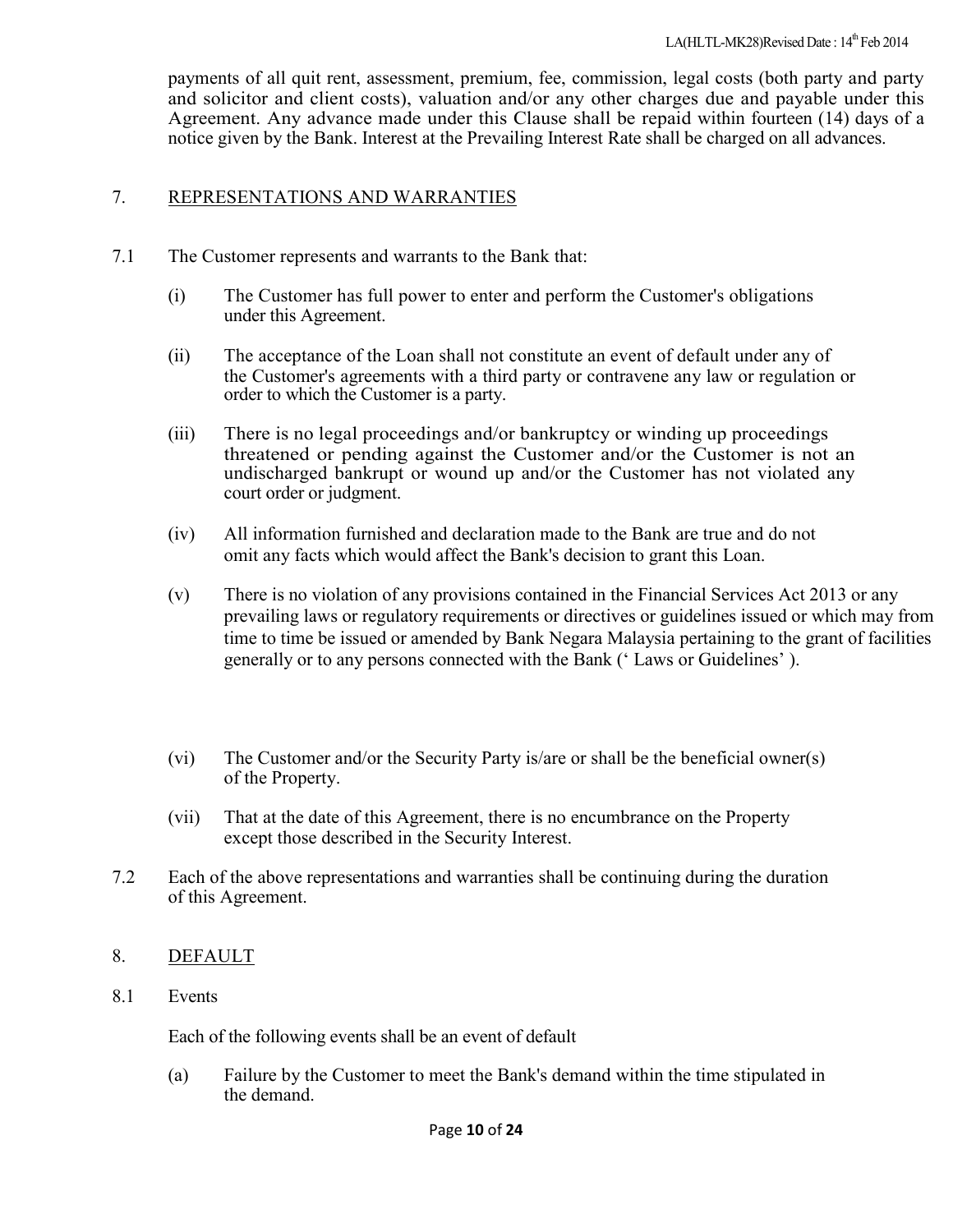- (b) Failure by the Customer to pay the monthly instalment, the interest, capitalized interest, default interest and/or other charges within the time stipulated.
- (c) Failure by the Customer to comply with any part of the terms and/or conditions of this Agreement.
- (d) If there is any misrepresentation in any form by the Customer and/or if the Bank discovers information which may affect the Bank's decision to grant the Loan and/or should the Bank have any reason to believe that any information supplied or declaration made to the Bank is false, untrue or misleading.
- (e) Failure by the Security Party to comply with any part of the terms and/or conditionsof the Security Interest.
- (f) If any housing development project and/or construction of any property and/or building, and/or any form of construction project, which involves any Property financed under the Loan, is delayed, abandoned or discontinued;
- (g) A situation shall occur which in the opinion of the Bank may imperil, delay or prevent the Customer or the Security Party from performing its obligations or jeopardise the Bank's interest.
- (h) In the event of a breach or contravention of any Laws or Guidelines by the Customer.
- (i) Failure by the Customer to comply with the provisions of other facilities granted by the Bank or by a third party to the Customer.
- (j) The Security Interest shall not be capable of being perfected.
- (k) If it becomes impossible or unlawful for the Bank or the Customer to perform its obligation under this Agreement.
- (l) Any steps and/or proceedings are taken for bankruptcy or winding up, and/or a Receiver and/or Manager is appointed to take over the assets and/or business, of the Developer, Vendor, Contractor, Customer and/or Security Party.
- (m) If any Security Party and or the Customer and or any one of the Customer (i.e. where the Customer comprises more than one natural person) shall die or shall be of unsound mind.
- (n) If any sum shall be due from the Customer and or any of the Security Party and or any guarantors (collectively "Obligors") to the Bank and or any other third party from time to time or any time or if any of the Obligors may be or become liable to the Bank anywhere on any banking, loan, any other credit facilities or any other account current or otherwise ("the account(s)") or in any other manner whatsoever including but not limited to liability of any of the Obligors incurred to the Bank as surety(ies) or guarantor(s) or if default is made in relation to any provisions governing the account(s).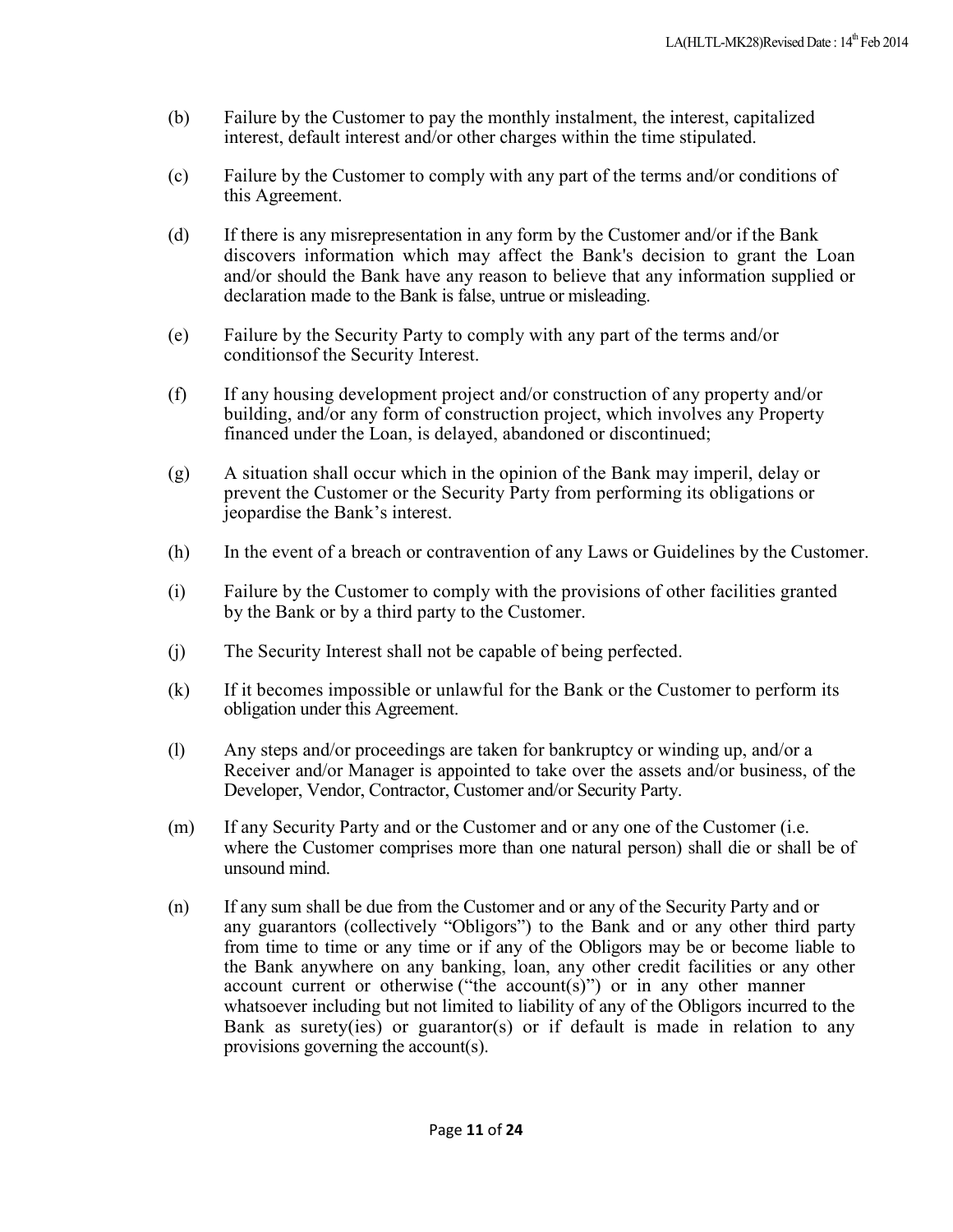- 8.2 Consequences
	- (i) Upon the occurrence of any or all events of default, the Bank reserves the right to withdraw and/or suspend the Loan, the Customer shall repay all amounts outstanding under the Loan, and the Bank may exercise all its rights and remedies at law and in equity.
	- (ii) Notwithstanding Clause 8.2(i) above, the Bank reserves the right to vary the Prevailing Interest Rate as per Section 11 of Schedule 1 if the Customer fails to pay the monthly instalment, interest, capitalised interest, default interest and other charges.
	- 8.3 Remedies Exercised Concurrently
		- (a) The Bank shall have the right to exercise its remedies concurrently, including pursuing all remedies of sale or realisation of security and civil suit to recover the amount outstanding.
		- (b) The exercise of the above rights would not subject the Bank to any claim for involuntary loss.
		- (c) The Customer shall pay the Bank the difference between the Indebtedness and the net proceeds of the sale of the Property.

# 9. SECURITY

- 9.1 The Customer shall provide, or shall ensure that the Security Party provides, the Security Interest and a power of attorney appointing the Bank or any other person authorised by the Bank, as attorney of the Customer and/or Security Party and in the Customer's and/or Security Party's name and on their behalf, to deal with the Property, by executing the standard form(s) prescribed by the Bank.
- 9.2 The Bank shall have the right to request for a substitution of the Security Interest or additional security, and the Customer shall comply with such request by executing all the standard form(s) prescribed by the Bank and all costs would be borne by the Customer.
- 9.3 The Security Interest created in favour of the Bank shall be continuing security for the existing Indebtedness and future Indebtedness of the Customer with the Bank.
- 9.4 The Security Party shall not, during the existence of this Agreement, without the prior written consent of the Bank, create or permit any form of mortgage, charge, debenture, pledge, lien, or other security interest, or permit to exist any caveat or prohibitory order in respect of the Property.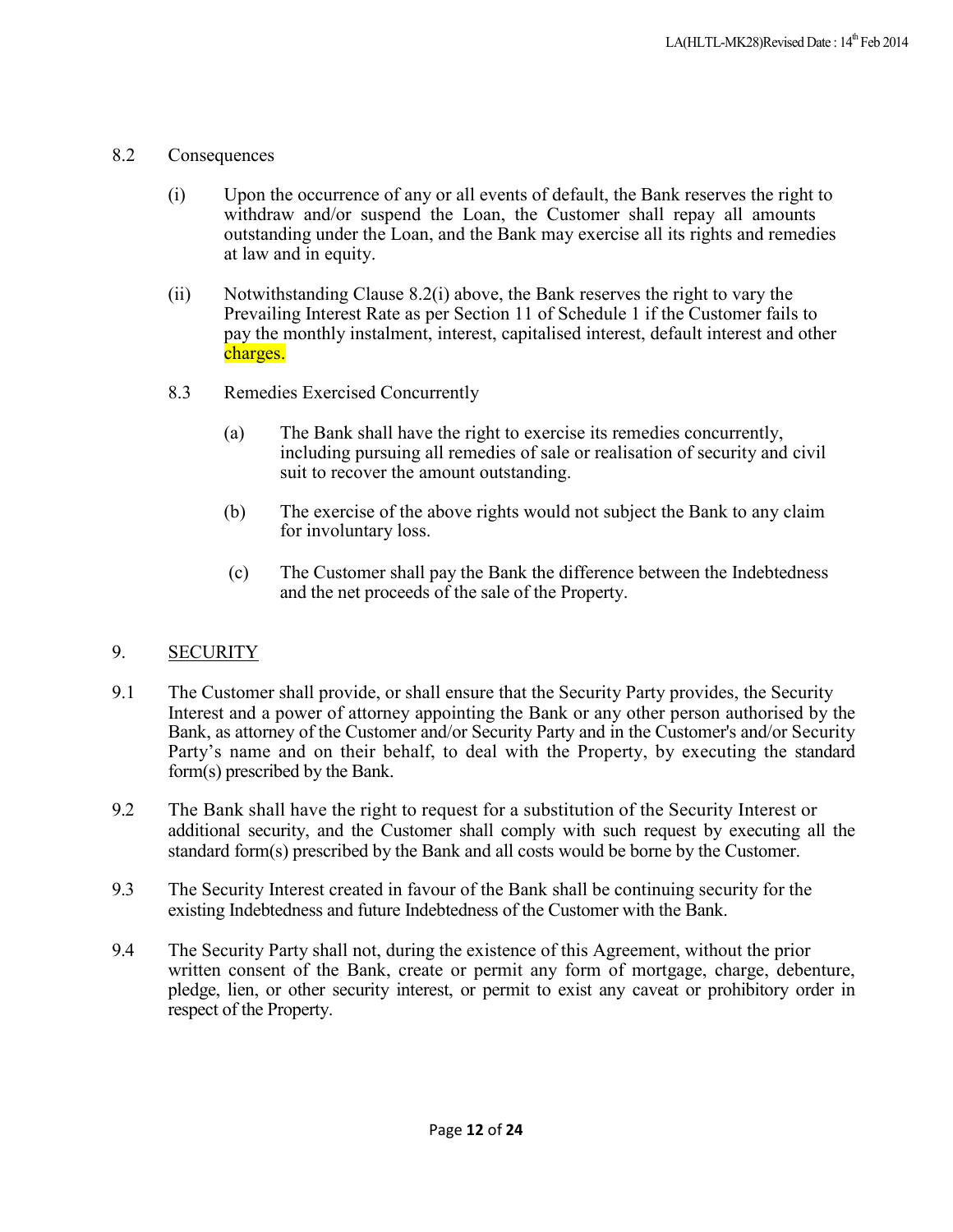#### 10. SECURITY INTEREST

The Customer confirms that the Security Interest is given or assigned to the Bank as

Security for existing and future Indebtedness or future advances granted by the Bank to the Customer.

#### 11. INSURANCE

- 11.1 The Customer shall cause the Security Party to maintain a House Owner Insurance Policy with extended coverage for a sum not less than the Loan in the joint names of the Security Party and the Bank or the Bank's interest as assignee endorsed on the Policy, with such insurance company approved by the Bank. The Bank will be nominated as "Loss Payee". The Bank's written consent is required before the Policy is cancelled.
- 11.2 If necessary, the Bank shall effect and/or maintain the above Policy and the Customer or Security Party shall bear the cost so incurred.
- 11.3 Unless provided otherwise, the Customer shall take out and maintain a mortgage reducing term assurance policy and to assign the Policy and all benefits and advantages to the Bank.
- 11.4 All monies received on any of the above Policies will be applied to or towards making good the loss or damage to the Property or at the Bank's option, towards paying the **Indebtedness**
- 11.5 The Customer or the Security Party shall hold monies received on such insurance in trust for the Bank and the Bank may receive and give a good discharge for all such monies.
- 11.6 Pending receipt of any monies from the insurance company, the Customer shall continue paying whatever instalment and/or monies due and payable.
- 11.7 The Customer shall bear the difference between the cost of making good the loss or damage to the Property and any amounts received from the insurance company, in addition to continuing paying any instalment(s), and shall pay to the Bank within seven (7) days from the date of demand by the Bank the difference between the amount outstanding under the Loan and the amount so received. Interest at the Default Interest Rate shall be charged on the amount so demanded.

#### 12. LIABILITY

Page **13** of **24** Notwithstanding anything to the contrary, in no event will the measure of damages payable by the Bank to the Borrower for any loss or damage incurred by the Borrower include, nor will the Bank be liable for, any amounts for loss of income or profit or savings, any or any any indirect, incidental, consequential, exemplary, punitive or special damages of the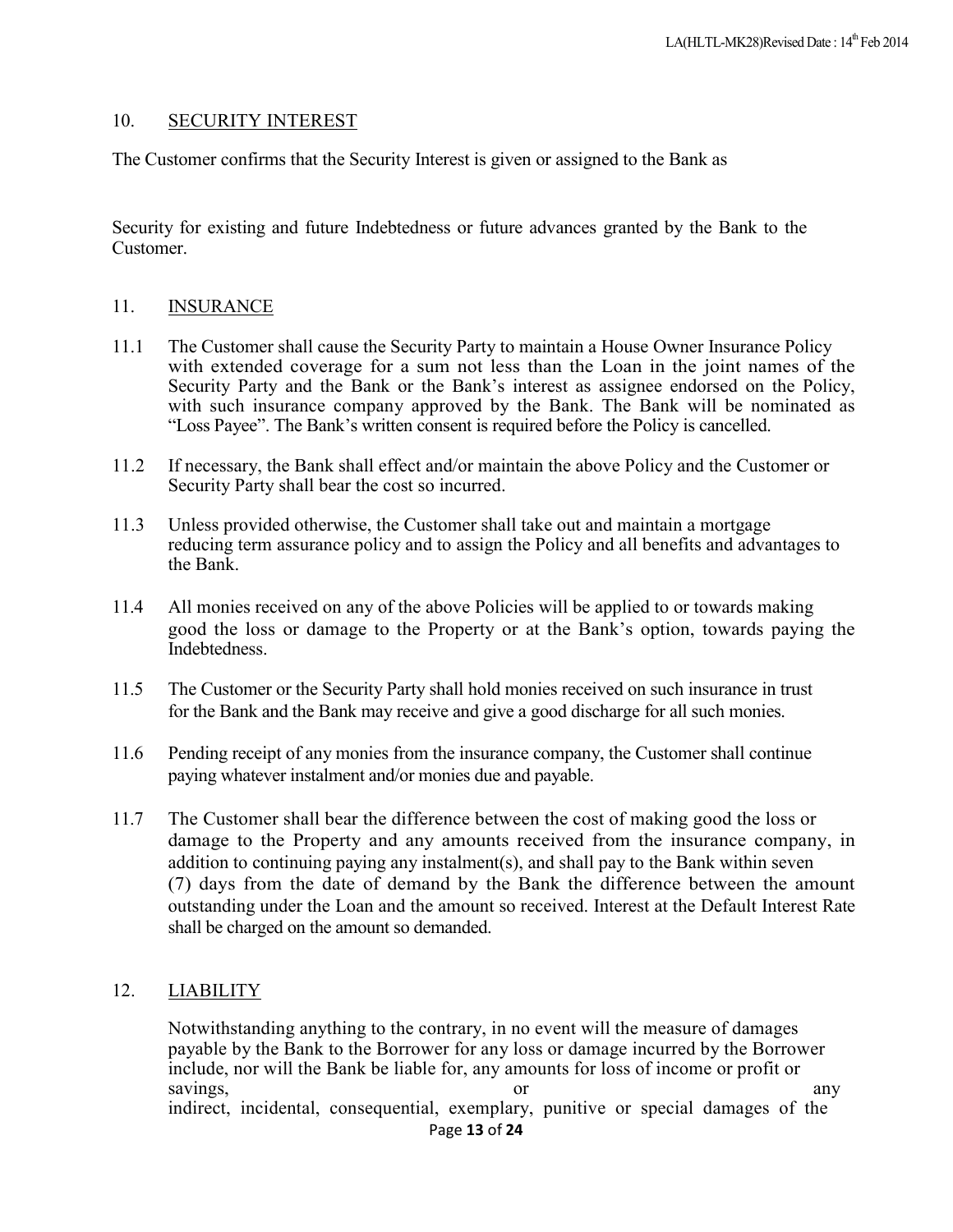Borrower, even if the Bank had been advised of the possibility of such loss or damages in advance, and all such loss and damages are expressly disclaimed.

#### 13. OTHER CONDITIONS

13.1 Letter of Offer

This Agreement, the Schedules and the Letter of Offer shall supersede all oral negotiations and prior correspondence in respect of this Loan. The Schedules and the Letter of Offer shall form part of this Agreement. In the event of any inconsistencies between this Agreement, the Security Interest and the Letter of Offer, this Agreement shall prevail.

#### 13.2 Review

This Agreement is subject to periodic review at the discretion of the Bank and the terms and/or conditions as varied by the Bank from time to time.

13.3 Conclusive Evidence

Any statement by an officer of the Bank as to the amount owing as communicated to the Customer shall be final and conclusive proof of the Indebtedness except for manifest error or where fraud is proven.

- 13.4 Lien and Set-Off
	- (a) The Bank shall have a lien on all assets (movable and immovable) of the Customer whether in the possession of the Bank, its affiliates, branch or office, and the Bank shall have a right to withhold, combine, consolidate, debit, transfer and/or set-off from any accounts of the Customer and or any of the Obligors with the Bank wheresoever situate (whether current, deposit, loan or of any other nature whether in Ringgit or in any other currency) any available balance or any sum standing to the credit of any one or more of such accounts for the purpose of effecting repayment of the Indebtedness and or the indebtedness of any of the Obligors.
	- (b) Until the Indebtedness and or the indebtedness of any of the Obligors have been paid, the Customer shall not be entitled to claim set-off or counterclaim against the Bank in respect of any liability from the Bank to the Customer.
	- (c) The Bank is entitled to set-off any monies received from the sale of the Property to discharge the Indebtedness and or the indebtedness of any of the Obligors.

#### 13.5 Disclosure

Subject to the provisions below which (i) prohibit disclosure of information to Group Companies if objected to by the Customer; and (ii) require the Customer's express consent for disclosure of information to third parties for the stated purposes, the Customer hereby agrees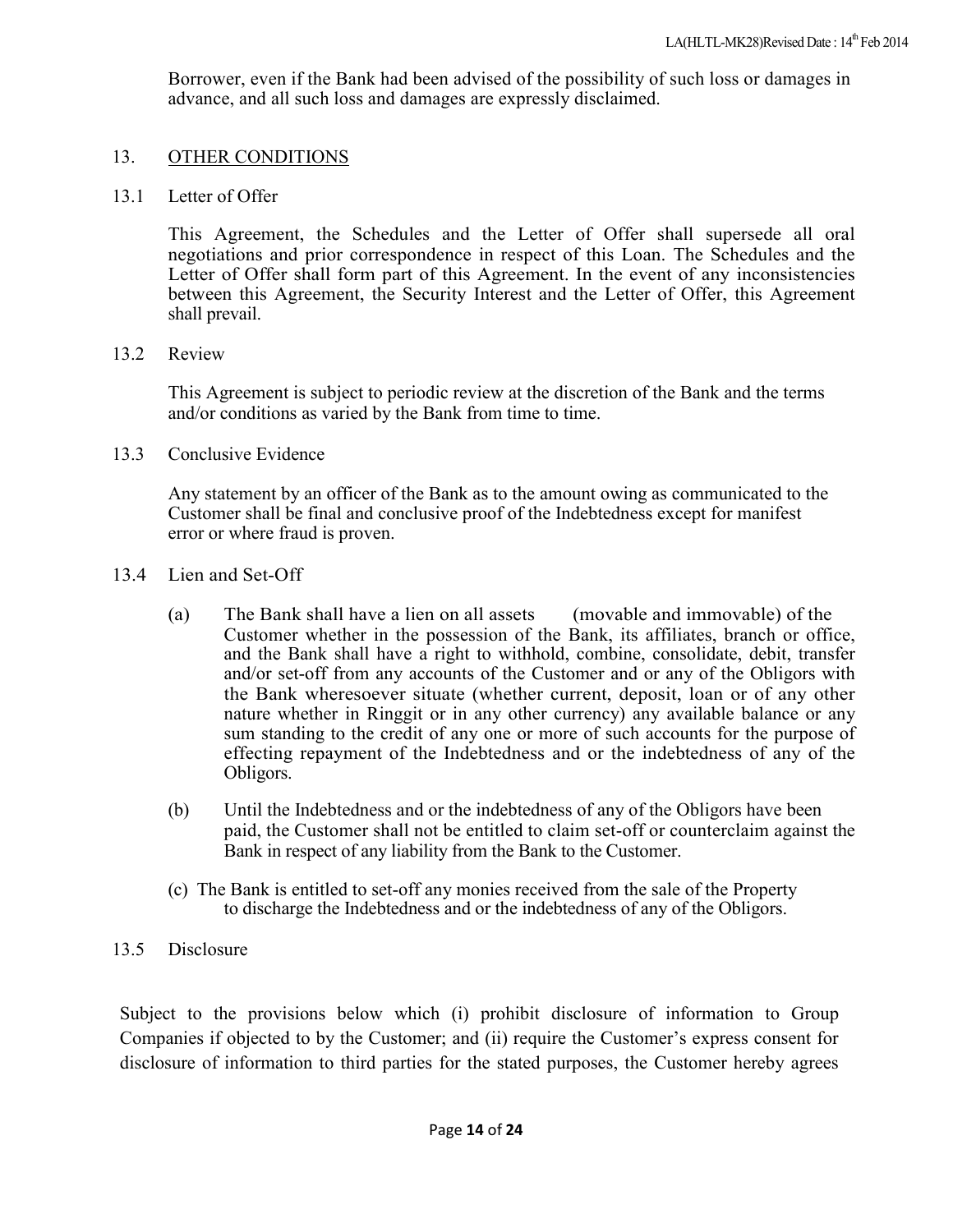and authorizes the Bank to disclose any information relating to this Agreement, the Security Interest, and/or the Customer's affairs or accounts:

- (a) to the Bank's agents, service providers, auditors, legal counsel, other professional advisors and to any person in or outside Malaysia who provides the Security Interest and/or is a party to any agreements which may constitute or form the basis of such Security Interest;
- (b) to the Central Credit Bureau, Biro Maklumat Cek or other relevant authorities to whom such Bureau or authorities the Bank is required to make such disclosure and/or to any authorities having jurisdiction over the Bank;
- (c) to any financial institutions with which the Customer has or propose to have dealings;
- (d) to any insurance company which the Bank may deem fit in connection with any insurance policy which the Bank may wish to take pursuant to terms of this Agreement;
- (e) to companies which are or which in future may be companies within the group of the Bank as well as companies within the group of CIMB Group Holdings Berhad, the Bank's ultimate holding company ("the Group Companies") whether such Group Companies are residing, carrying on business, incorporated or constituted within or outside Malaysia;

for facilitating the business, operations, facilities and services of or granted or provided by the Bankand/or the Group Companies to their customers or as required by law or pursuant to any subpoena or order of the court.

Disclosure to Group Companies shall be for facilitating the operations, businesses, cross-selling and other purposes of the Bank and/ or the Group Companies provided always that **disclosure for cross selling purposes shall not be effected if such disclosure is objected by the Customer** by contacting the Bank at the following telephone number or address (which may be changed by the Bank from time to time by notice to the Customer):  $19<sup>th</sup>$  Floor, Menara Bumiputra Commerce, 11 Jalan Raja Laut, 50350 Kuala Lumpur, Tel No.: 1300-880-900.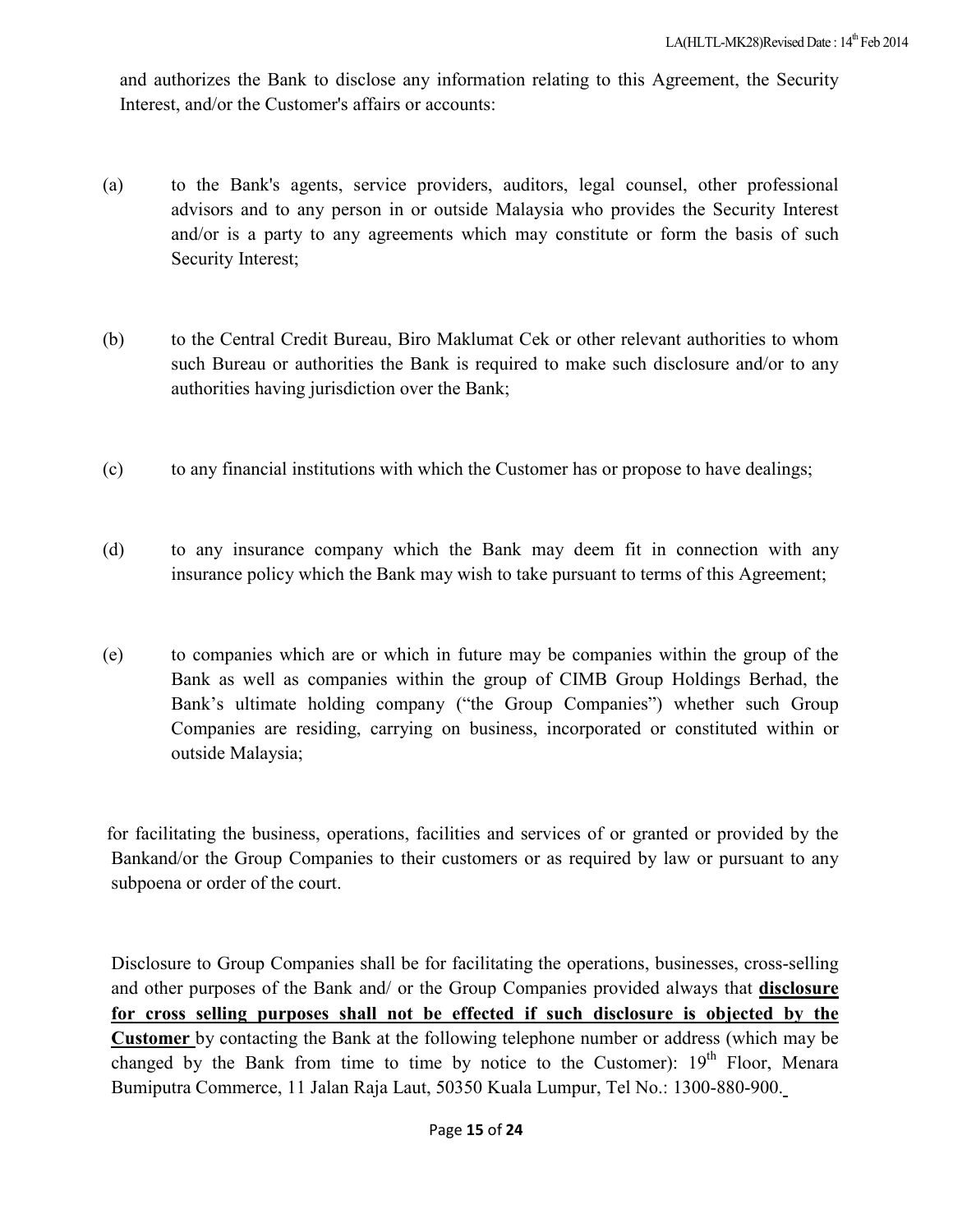Further, where the Bank intends to share the Customer's information (excluding information relating to the Customer's affairs or account) with third parties for strategic alliances, marketing and promotional purposes, the Bank shall ensure that consent form the Customer has been obtained.

The Customer hereby expressly confirms that the Bank, its officers and agents shall be under no liability under any circumstances whatsoever for furnishing such information whether by reason of any misstatement, error, negligence, omission, delay or any matter in connection thereto whatsoever and whether before on or after the date of this Agreement.

## 13.6 Modification and Indulgence

The Bank may at any time without affecting the Security Interest:

- (a) vary the terms and/or conditions of this Agreement.
- (b) vary or increase the Loan.
- (c) grant to the Customer or Security Party any indulgence.
- 13.7 Expenses and Stamp Duty

The Customer shall:

(i) pay on demand, on the basis of full indemnity all expenses (including legal, stamp duty and outofpocket expenses) incurred in connection with this Agreement; and/or

(ii) indemnify the Bank from and against any losses or liabilities incurred or which the Bank may incur as a result of any delay or omission to pay such stamp duty.

Notwithstanding the above, the Bank reserves the right to vary the terms above as per the Letter of Offer and/or the Special Conditions in Schedule 2 herein.

- 13.8 Service of Notice
	- (a) Any notice in writing required to be served shall be deemed to have been served on the Customer if it is left or sent by ordinary mail to the usual or last known place of business or residence of the Customer or at the address stated in Section 2 of Schedule 1.
	- (b) Unless otherwise stated specifically in this Agreement, if sent by ordinary mail to the Customer, any such notice shall be deemed to be received by the Customer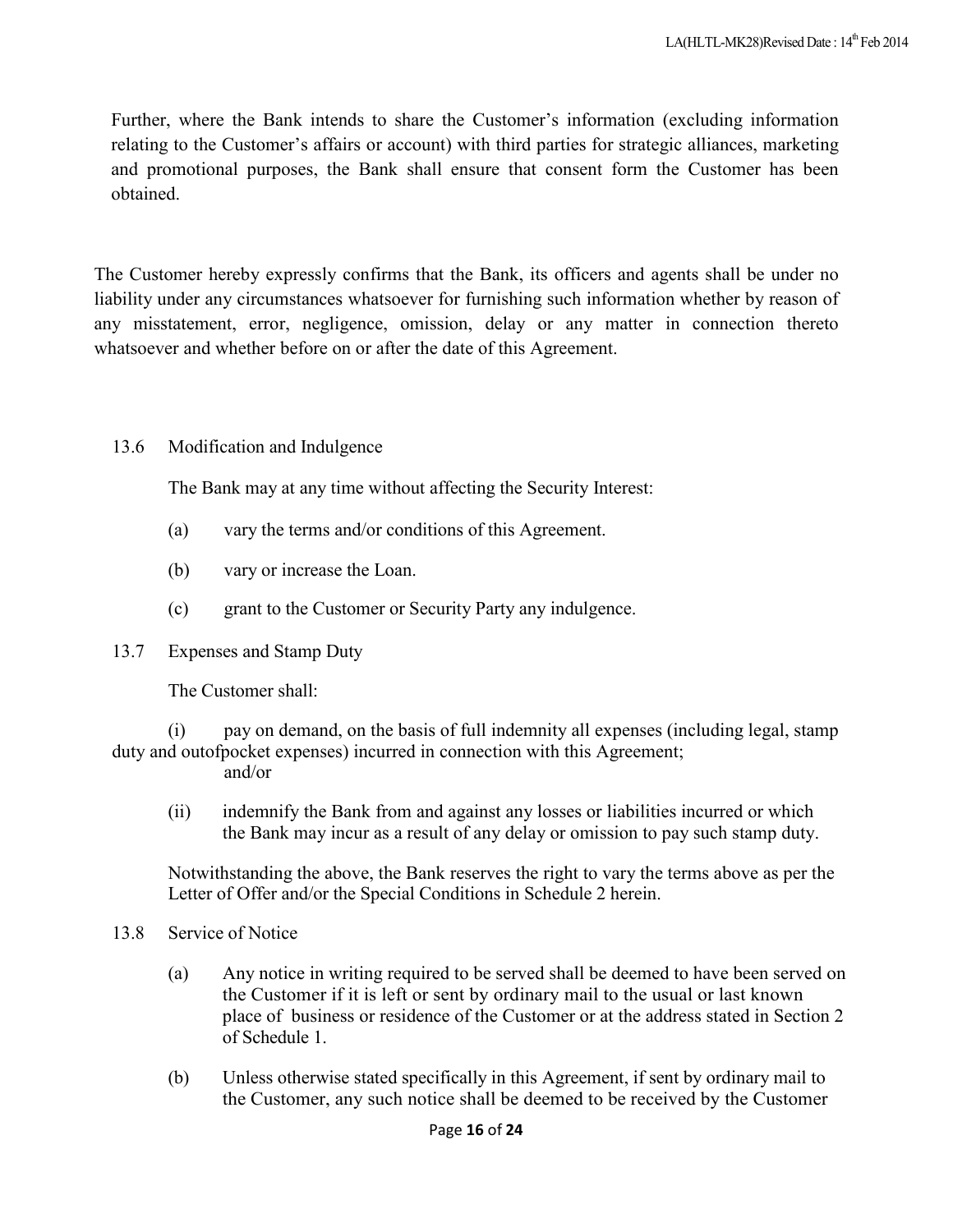when the notice would in the ordinary course of post have been delivered.

13.9 Transfer Benefit

The Bank may at any time with or without the consent or concurrence of the Customer and/or the Security Party transfer this Agreement and the Security Interest to any person.

All costs relating to the transfer shall be borne by the Customer.

13.10 Severability

If at any time any provision hereof is or becomes invalid, illegal, or unenforceable in any respect, such provision shall be ineffective to the extent necessary without affecting or impairing the validity, legality, and/or enforceability of the remaining provisions hereof.

#### 13.11 Time

Time shall be the essence of this Agreement.

#### 13.12 Successors Bound

This Agreement and the Security Interest shall be binding upon the heirs, personal representatives, assigns and/or successors-in-title of the Bank and the Customer.

#### 13.13 Governing Law

This Agreement shall be governed by the laws of Malaysia.

#### 14 PRINCIPAL AND SUBSIDIARY INSTRUMENTS

IT IS HEREBY AGREED AND DECLARED that the instruments as specified in Section 17 of Schedule 1 are instruments in one transaction to secure the sum to be advanced for principal only and all interest, commission, fees and other charges within the meaning of Section 4 (3) of the Stamp Act 1949.

#### 15. PRIVACY CLAUSE

- 15.1 The Customer hereby confirms that the Customer has read, understood and agreed to be bound by the CIMB Group Privacy Notice (which is available at www.cimbbank.com.my or www.cimbislamic.com) and the clauses herein, as may relate to the processing of the Customer's personal information. For the avoidance of doubt, the Customer agrees that the said Privacy Notice shall be deemed to be incorporated by reference into this Agreement.
- 15.2 In the event the Customer provides personal and financial information relating to third parties, including information relating to the Customer's next-of-kin and dependents (where the Customer is an individual) or information relating to the Customer's directors, shareholders, officers, individual guarantors and security providers (where the Customer is a corporation), for the purpose of opening or operating the Customer's for the purpose of opening or operating the Customer's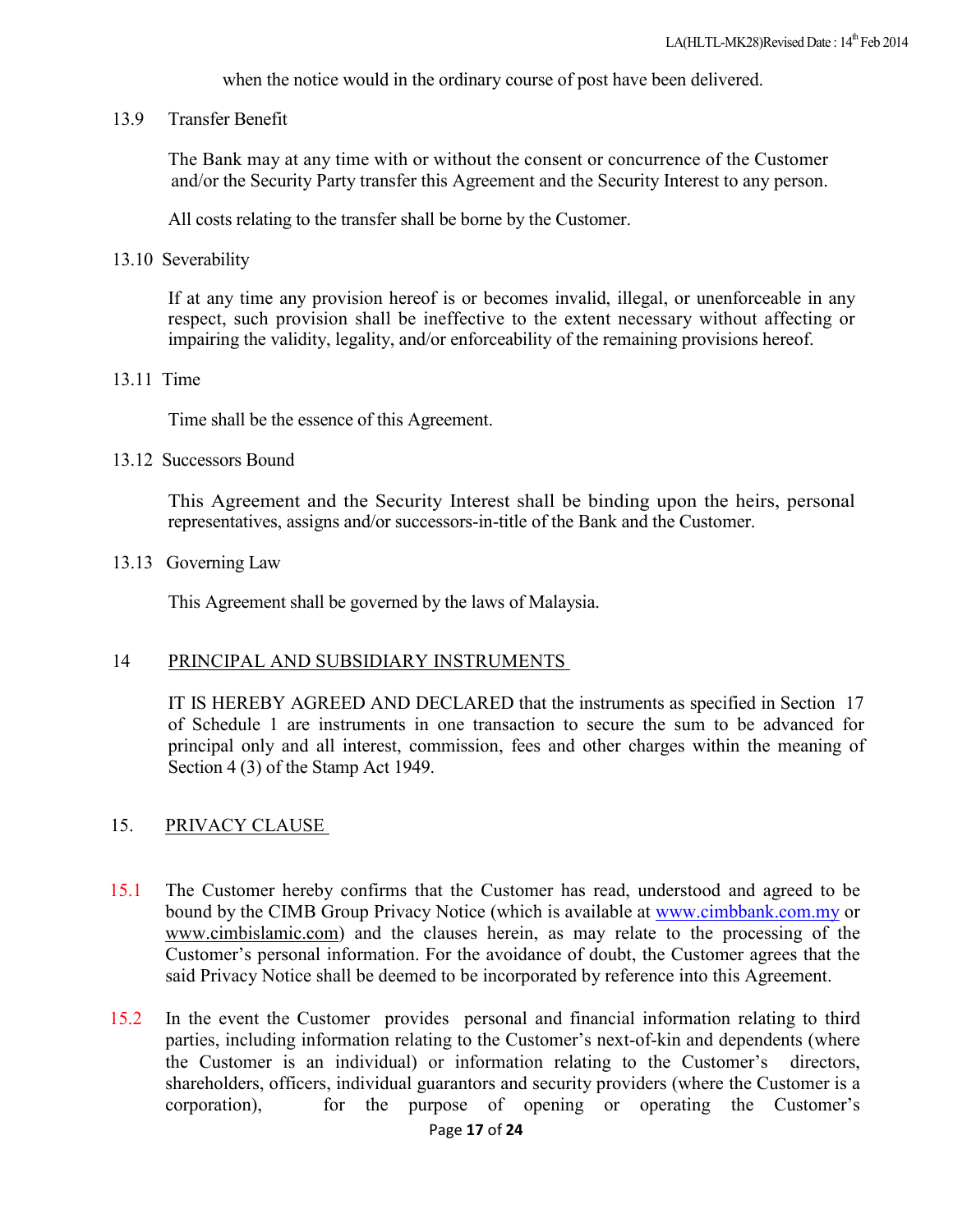account(s)/facility(ies) with the Bank or otherwise subscribing to the Bank's products and services, the Customer (a) confirms that the Customer has obtained their consent or is otherwise entitled to provide this information to the Bank and for the Bank to use it in accordance with this agreement; (b) agree to ensure that the personal and financial information of the said third parties is accurate; (c) agree to update the Bank in writing in the event of any material change to the said personal and financial information; and (d) agree to the Bank's right to terminate this agreement should such consent be withdrawn by any of the said third parties.

- 15.3 Where the Customer instructs the Bank to effect any sort of cross-border transaction (including to make or receive payments), the details relevant to the cross-border transaction (including information relating to those involved in the said transaction) may be received from or sent abroad, where it could be accessible (whether directly or indirectly) by overseas regulators and authorities in connection with their legitimate duties (e.g. the prevention of crime). In instructing the Bank and/or the Bank's agents to enter into any cross-border transaction on behalf of the Customer, the Customer agrees to the above said disclosures on behalf of the Customer and others involved in the said cross-border transaction.
- 15.4 The Bank may use a credit reporting/reference agency to help make decisions, for example when the Bank needs to (a)check details on applications for credit and credit-related or other facilities; (b) manage credit and credit-related accounts or facilities, including conducting reviews of the Customer's portfolio(s); and/or recover debts. The Customer will be linked by credit reporting/reference agencies to any other names the Customer uses or has used, and any joint and several applicants. The Bank may also share information about the Customer and how the Customer manages the Customer's account(s)/facility(ies) with relevant credit reporting/reference agencies.
- 15.5 Even after the Customer has provided the Bank with any information, the Customer will have the option to withdraw the consent given earlier. In such instances, the Bank will have the right to not provide or discontinue the provision of any product, service, account(s) and/or facility(ies) that is/are linked with such information.
- 15.6 The Bank reserves the right to amend this clause from time to time at the Bank's sole discretion and shall provide prior notification to the Customer in writing and place any such amendments on the Bank's websites and/or by placing notices at the banking halls or at prominent locations within the Bank's branches.
- 15.7 For the purposes of this Clause, the CIMB Group consists of CIMB Group Holdings Berhad and all its related companies as defined in Sec 6 of the Companies Act 1965 and jointly controlled companies that provide financial and other regulated services, excluding companies, branches, offices and other forms of presence operating outside Malaysia, and the use of the words " the Bank" and " the Bank's" are to be read as references to the CIMB Group.
- 15.8 This clause shall be without prejudice to any other clause in this Agreement which provides for the disclosure of information.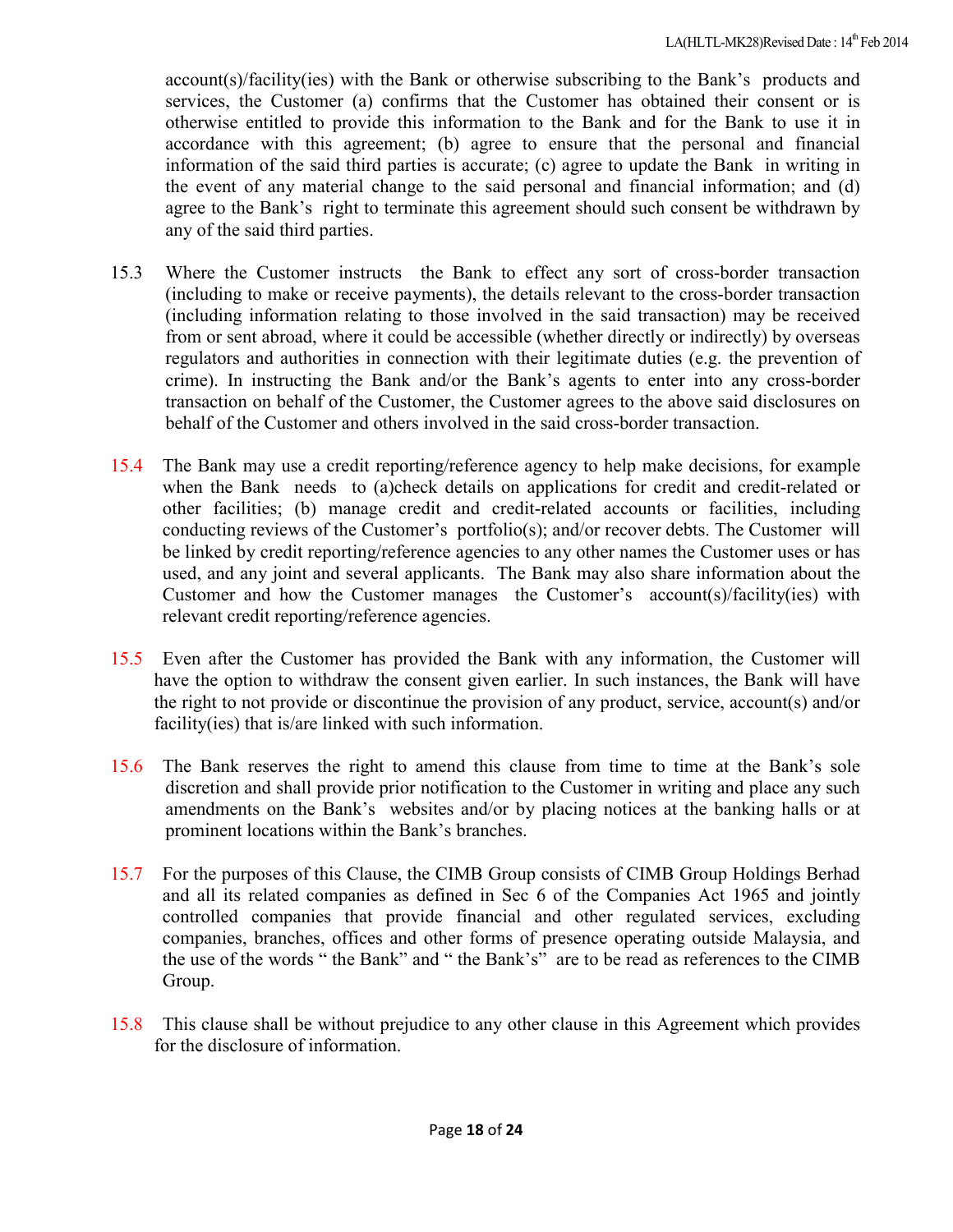IN WITNESS WHEREOF the parties hereto have set their hands and seal hereunto.

| Signed for and on<br>behalf of<br><b>CIMB BANK BERHAD</b><br>(13491P)<br>by its Attorney in the<br>presence of: |  |
|-----------------------------------------------------------------------------------------------------------------|--|
| (I.C. No.                                                                                                       |  |
| Signed by the Customer<br>in the presence of                                                                    |  |
| $($ I.C. No.                                                                                                    |  |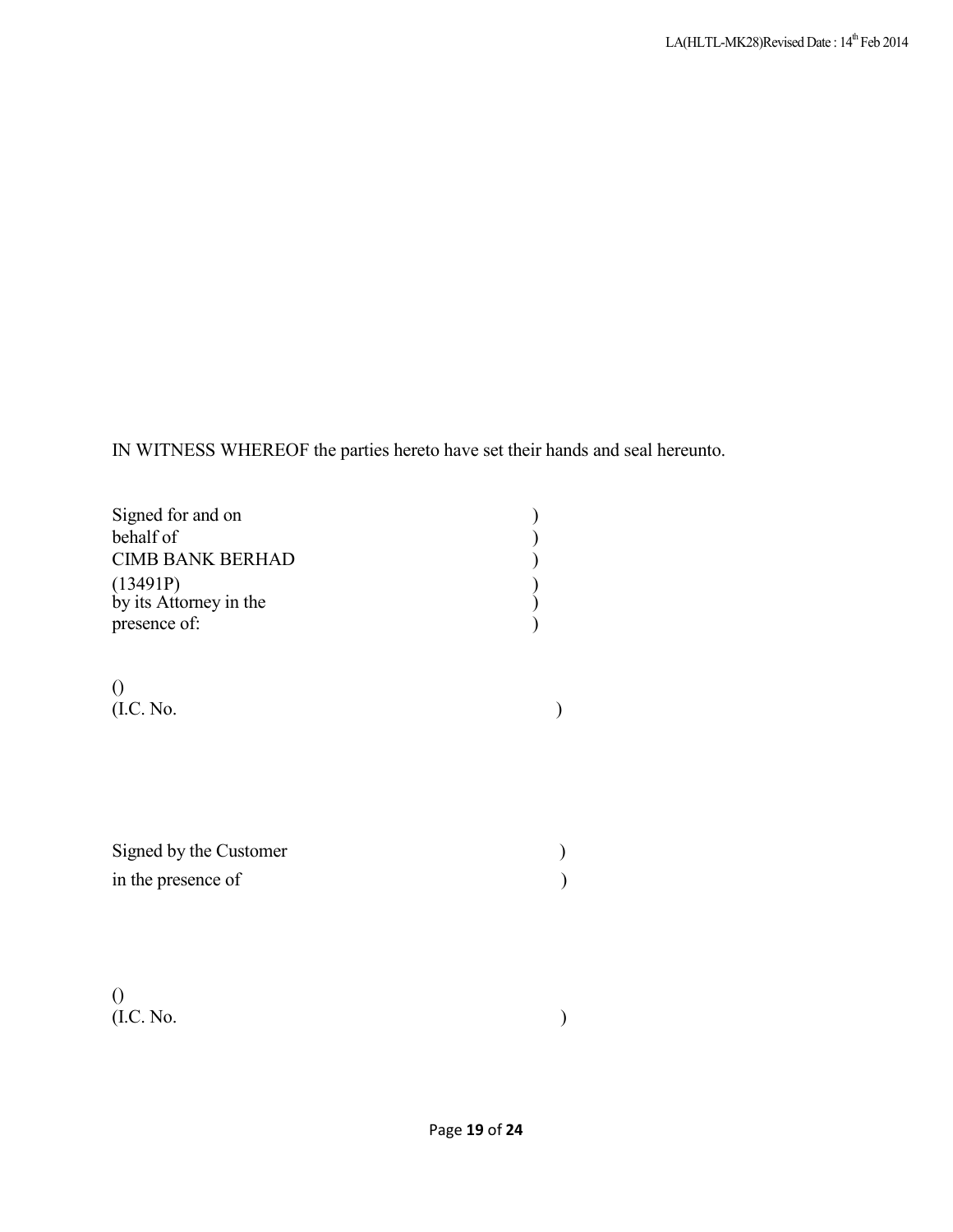|                |                                                               | <b>SCHEDULE 1</b>                                                                                                 |
|----------------|---------------------------------------------------------------|-------------------------------------------------------------------------------------------------------------------|
|                |                                                               | (which is to be taken, read and construed as an essential part of this Agreement)                                 |
| Section        | Item                                                          | Description                                                                                                       |
|                | and address of the<br>Name<br><b>Branch</b>                   |                                                                                                                   |
| 1              | granting the Loan.                                            |                                                                                                                   |
|                | Name(s) and address $(es)$ of                                 |                                                                                                                   |
| $\overline{2}$ | the<br>Customer.                                              |                                                                                                                   |
|                | Description of the Property                                   |                                                                                                                   |
|                |                                                               | The particulars of the Property shall be as stated in the<br>Charge/Deed of Assignment (to delete whichever is    |
| 3              |                                                               | inapplicable) dated<br>between the<br>Bank and the Security Party, subject to the Bank's right to                 |
|                |                                                               | vary and/or amend the particulars of the Property and/or                                                          |
|                |                                                               | the Charge/Deed of Assignment (to delete whichever is<br>inapplicable) at the Bank's absolute discretion          |
|                | description<br>Name,<br>and                                   |                                                                                                                   |
| 4              | the<br>address<br>of<br>present<br>Chargee/Assignee or Vendor |                                                                                                                   |
|                | or Contractor                                                 |                                                                                                                   |
|                | The date and year of the Sale<br>and                          | date<br>The<br>of<br>the<br>Sale<br>Purchase<br>and                                                               |
|                | Purchase Agreement or the                                     | Agreement/Construction Contract (to delete whichever is<br>inapplicable) shall be as stated in the Charge/Deed of |
|                | <b>Construction Contract</b>                                  | Assignment (to delete whichever is inapplicable) dated                                                            |
| 5              |                                                               | between the Bank and the Security<br>Party. Ringgit<br>Malaysia                                                   |
|                |                                                               | (RM)                                                                                                              |
|                |                                                               |                                                                                                                   |
| 6              | Maximum amount of Loan                                        |                                                                                                                   |
| 7              | Purpose of Loan                                               |                                                                                                                   |
|                | Maximum Duration of Loan                                      | $( )$ months from                                                                                                 |
| 8              |                                                               |                                                                                                                   |
|                | <b>Prevailing Interest Rate</b>                               | percent $(\frac{9}{9})$ above Base Lending Rate or percent $(\frac{9}{9})$                                        |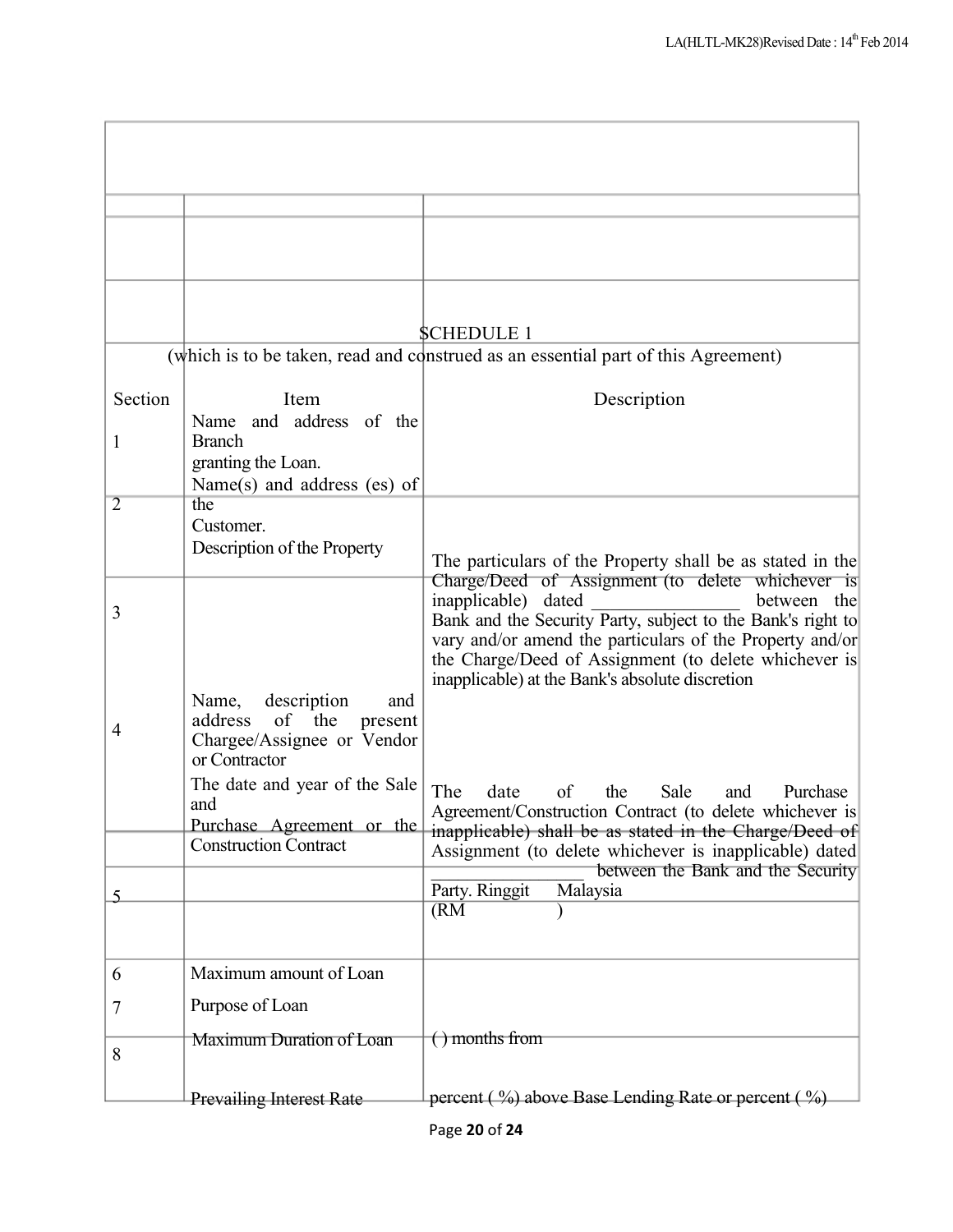| a | per annum or |
|---|--------------|
|---|--------------|

Default Rate (a) \_\_\_\_\_ per cent ( \_\_%) per annum on any instalment 10 in arrears;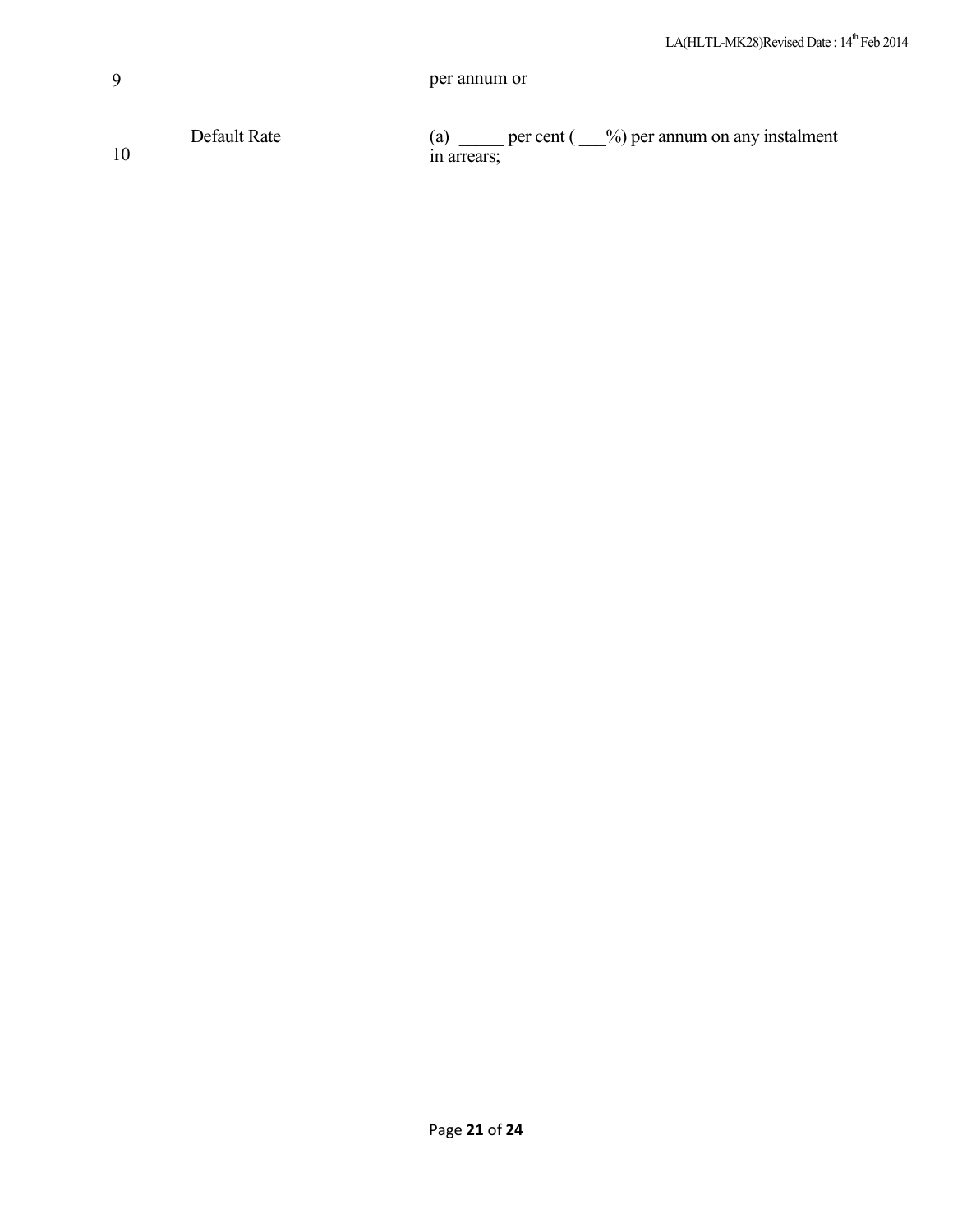|                                                                              | per cent $\left(\begin{array}{c} 0 \\ -1 \end{array}\right)$ above the Prevailing<br>(b)<br>Interest Rate per annum on any sum due and payable,<br>which sum due and payable shall include any sum<br>payable under item (a) above; and/or |
|------------------------------------------------------------------------------|--------------------------------------------------------------------------------------------------------------------------------------------------------------------------------------------------------------------------------------------|
|                                                                              | (c) ______ per cent $(\_\_\_\%)$ above the Prevailing<br>Interest Rate per annum on the balance outstanding after this<br>Agreement has expired or been terminated, cancelled or<br>recalled by demand or otherwise.                       |
| New Prevailing Interest Rate<br>in the Event of Default                      | percent $(\frac{9}{0})$ above Base Lending Rate or percent $(\frac{9}{0})$<br>per annum or                                                                                                                                                 |
| of<br>Monthly<br>Amount<br>Instalment for                                    | Ringgit<br>Malaysia<br>(RM)                                                                                                                                                                                                                |
|                                                                              | ) day of each month.                                                                                                                                                                                                                       |
| Monthly Repayment Date                                                       | A date to be notified by the Bank as the date upon which<br>the last Monthly Instalment shall become due to satisfy<br>the<br>total<br>sum<br>outstanding<br>the<br>under<br>Loan.                                                         |
| <b>Final Repayment Date</b>                                                  |                                                                                                                                                                                                                                            |
| Description of the Security to<br>be<br>Provided                             | A Deed of Assignment over the Property<br>(i)<br>A Charge on the Property<br>(ii)<br>A Power of Attorney.<br>(iii)                                                                                                                         |
| Name $(s)$ and Description $(s)$ of<br>the persons providing the<br>Security |                                                                                                                                                                                                                                            |
| Description of Principal and                                                 | (i)<br>This Agreement (Principal)                                                                                                                                                                                                          |
|                                                                              | Deed of Assignment (Subsidiary)<br>(ii)                                                                                                                                                                                                    |
|                                                                              | Charge (Subsidiary)<br>(iii)                                                                                                                                                                                                               |
|                                                                              | Power of Attorney (Subsidiary<br>(iv)                                                                                                                                                                                                      |
|                                                                              | Subsidiary Instrument                                                                                                                                                                                                                      |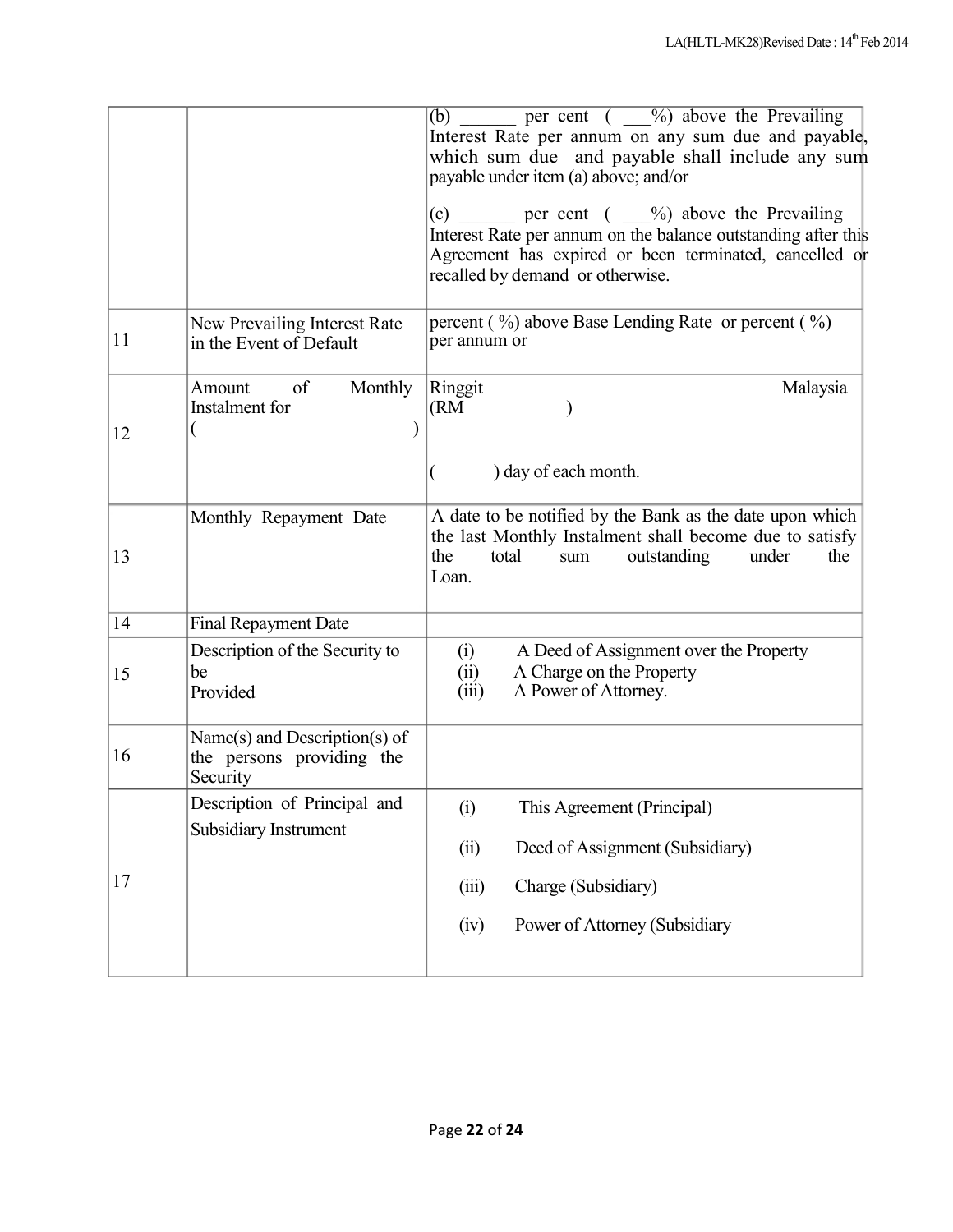# SCHEDULE 2

(to enclose a copy of the stamped Letter of Offer duly accepted in this Schedule)

## SPECIAL CONDITIONS FORMING PART OF THIS AGREEMENT

(To state any special conditions, e.g. if the legal fees, etc are to be paid by the Bank, any special prepayment conditions, any other benefits such as credit card facility, and/or any other conditions in the Letter of Offer which are not stated in this Agreement. To state "Not Applicable" if inapplicable)

# SCHEDULE 3

# CONDITIONS PRECEDENT

- a) This Agreement and the Security Interest shall have been duly executed, stamped, and registered with such registries as the Bank may deem necessary or expedient, and copies thereof duly delivered to the Bank. Provided that the Bank may at its absolute discretion disburse the Loan or any part thereof prior to or upon presentation of the Security Interest at the relevant registries for registration;
- b) A search having been made at the relevant land registry/land office confirming that the Property is free from all encumbrances and no acquisition notices have been lodged and/or registered or issued against the Property and the lodgement of a private caveat on the master title of the Property;
- c) The Bank is satisfied that the execution, delivery and performance of this Agreement and the Security Interest have been duly authorised and approved by all necessary parties and that the same do not contravene any law, rules or regulations or any contractual or other restrictions binding upon the Customer or the Security Party (if any);
- d) The receipt by the Bank of any undertakings, consents, approvals, and/or confirmations required by the Bank to the Bank's satisfaction;
- e) If applicable, the Bank shall have received the letter of disclaimer/undertaking from the bridging financier/existing chargee to exclude the Property from foreclosure proceedings,such letter of disclaimer/undertaking to be in form and content acceptable to the Bank;
- f) Where the Loan is to be disbursed by progressive releases, the receipt by the Bank of the relevant architect certificates;
- g) The Customer shall have delivered or caused to deliver to the Bank the current receipts of quit rent, assessments, rates, dues and other outgoings thereto as the Bank may require;
- h) Where required by the Bank, a valuation of the Property and/or verification of the address of the Property by a valuer acceptable to the Bank at the cost and expense of the Customer;